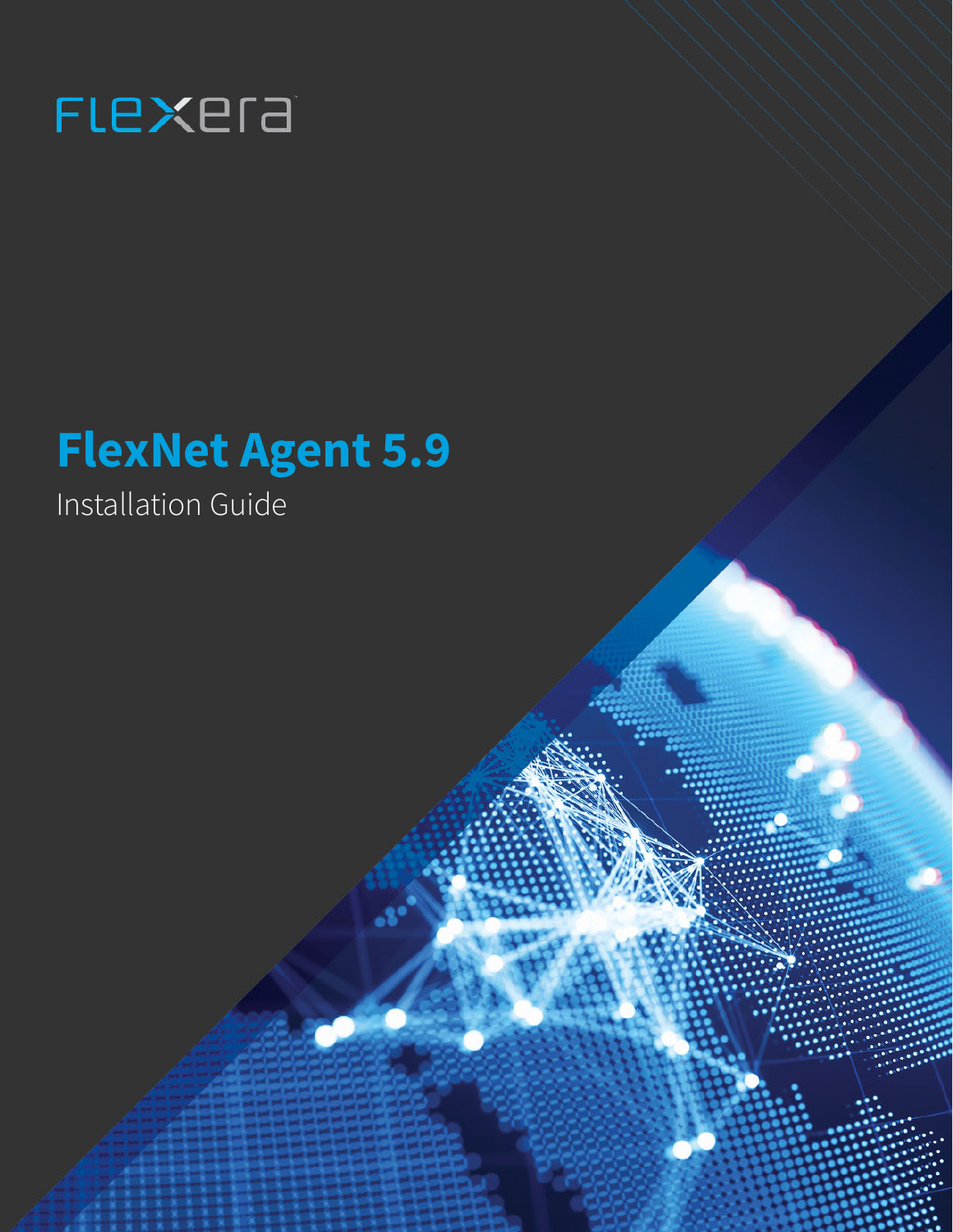# **Legal Information**

**Book Name:** FlexNet Agent 5.9 Installation Guide **Part Number:** FNA-059-IG01 **Product Release Date:** March 2022

## **Copyright Notice**

Copyright © 2022 Flexera Software

This publication contains proprietary and confidential information and creative works owned by Flexera Software and its licensors, if any. Any use, copying, publication, distribution, display, modification, or transmission of such publication in whole or in part in any form or by any means without the prior express written permission of Flexera Software is strictly prohibited. Except where expressly provided by Flexera Software in writing, possession of this publication shall not be construed to confer any license or rights under any Flexera Software intellectual property rights, whether by estoppel, implication, or otherwise.

All copies of the technology and related information, if allowed by Flexera Software, must display this notice of copyright and ownership in full.

## **Intellectual Property**

For a list of trademarks and patents that are owned by Flexera Software, see<https://www.flexera.com/legal/intellectual-property.html>. All other brand and product names mentioned in Flexera Software products, product documentation, and marketing materials are the trademarks and registered trademarks of their respective owners.

### **Restricted Rights Legend**

The Software is commercial computer software. If the user or licensee of the Software is an agency, department, or other entity of the United States Government, the use, duplication, reproduction, release, modification, disclosure, or transfer of the Software, or any related documentation of any kind, including technical data and manuals, is restricted by a license agreement or by the terms of this Agreement in accordance with Federal Acquisition Regulation 12.212 for civilian purposes and Defense Federal Acquisition Regulation Supplement 227.7202 for military purposes. The Software was developed fully at private expense. All other use is prohibited.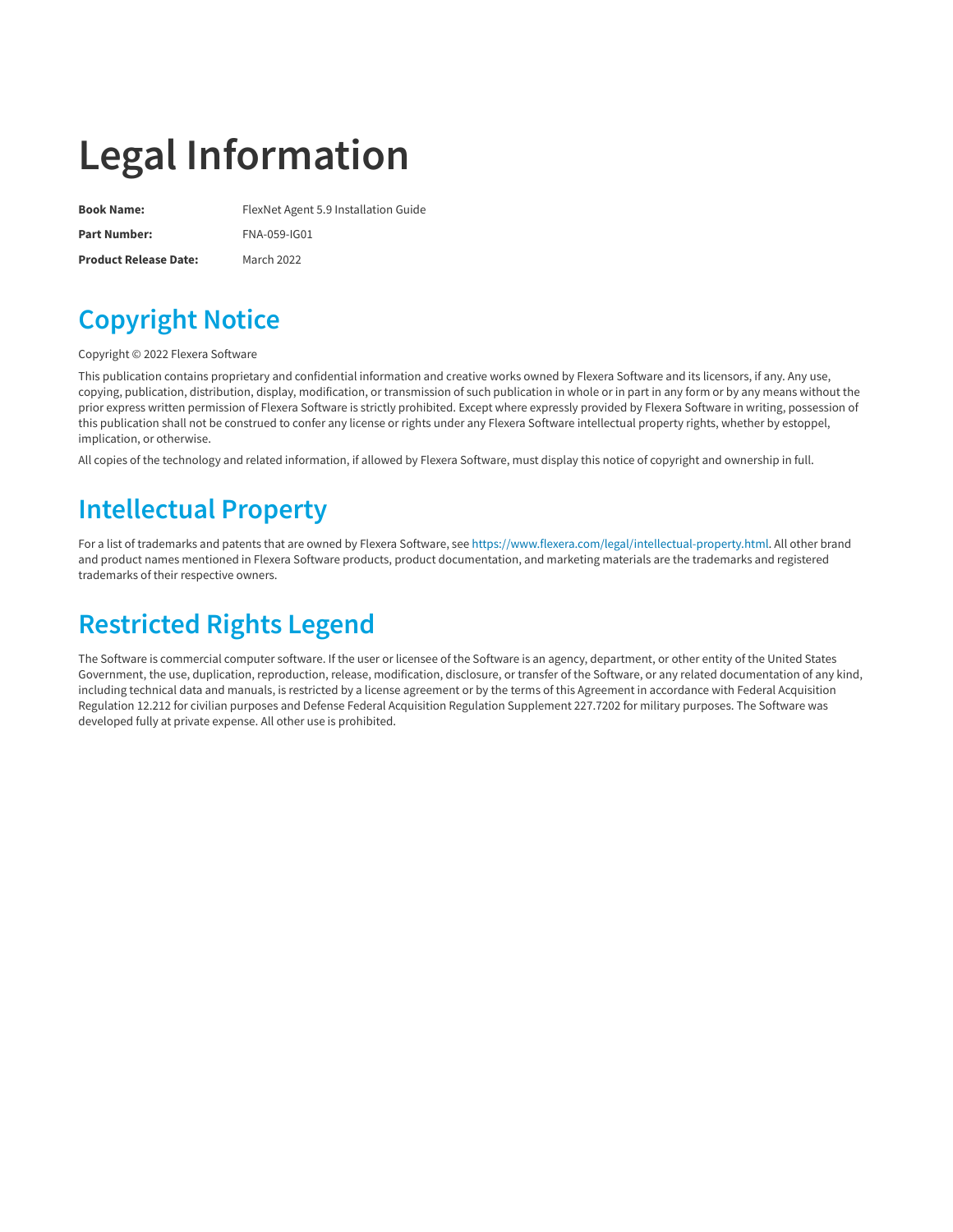# **Contents**

| 1                       |  |
|-------------------------|--|
|                         |  |
|                         |  |
|                         |  |
| $\overline{\mathbf{2}}$ |  |
|                         |  |
|                         |  |
| $\overline{\mathbf{3}}$ |  |
|                         |  |
|                         |  |
|                         |  |
|                         |  |
|                         |  |
|                         |  |
|                         |  |
|                         |  |
|                         |  |
|                         |  |
|                         |  |
| 4                       |  |
|                         |  |
|                         |  |
| 5                       |  |
|                         |  |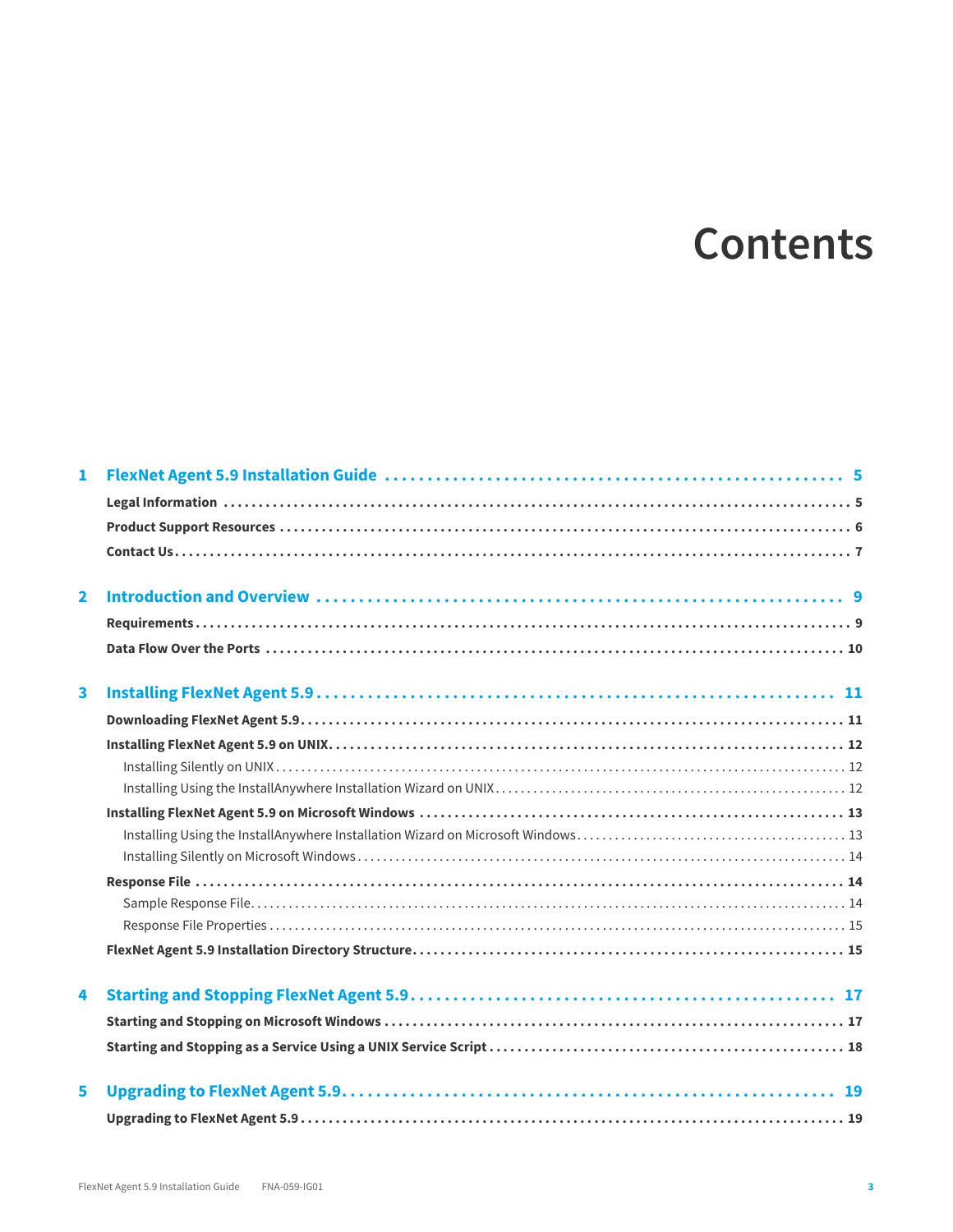| 6 |  |
|---|--|
|   |  |
|   |  |
|   |  |
|   |  |
|   |  |
|   |  |
|   |  |
|   |  |
|   |  |
|   |  |
|   |  |
| 7 |  |
|   |  |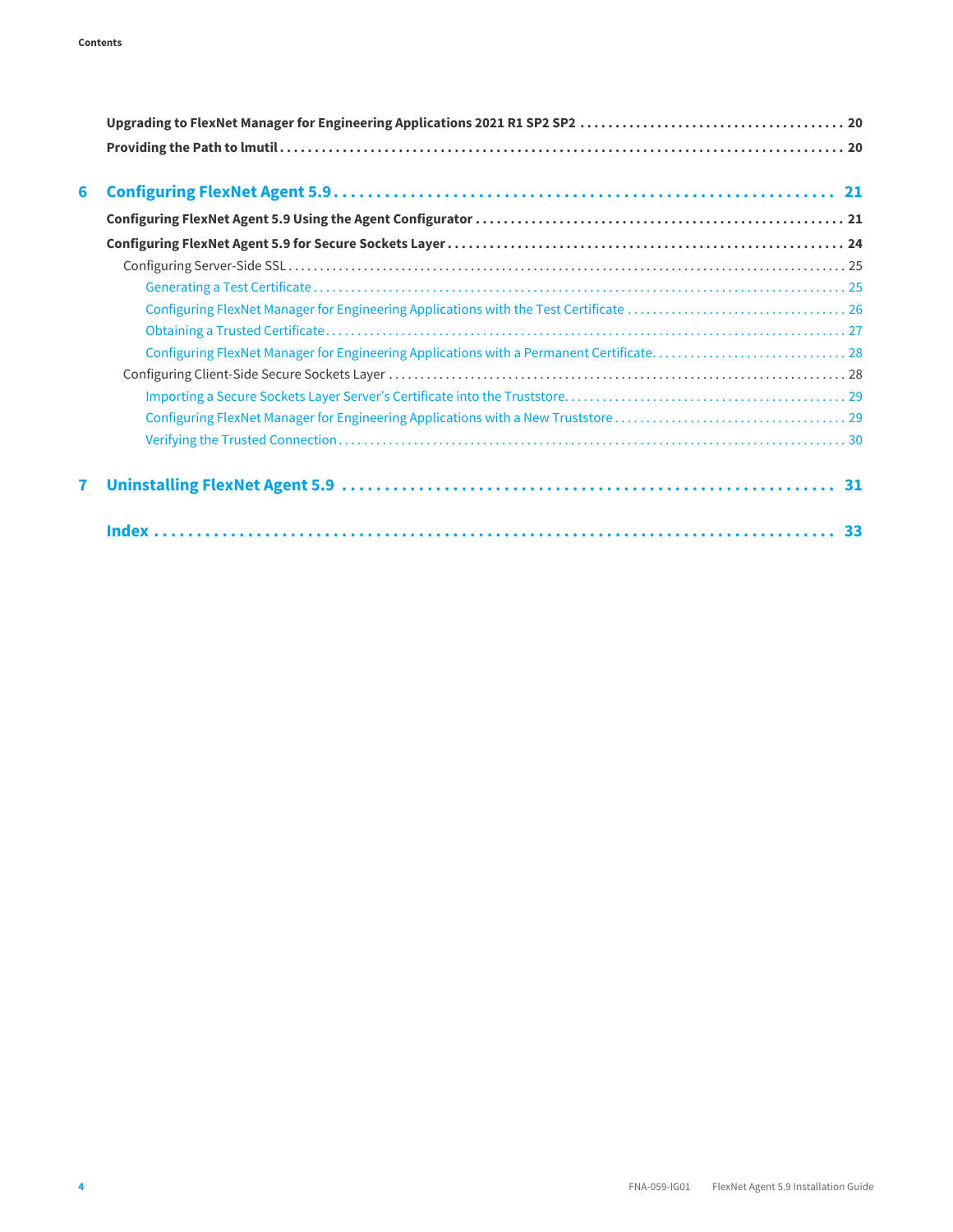# <span id="page-4-0"></span>**FlexNet Agent 5.9 Installation Guide**

FlexNet Agent 5.9 retrieves and communicates data for Flexera Software's usage-reporting web application, FlexNet Manager for Engineering Applications.

| Table 1-1 · FlexNet Agent 5.8 Installation Guide |  |  |  |
|--------------------------------------------------|--|--|--|
|--------------------------------------------------|--|--|--|

| <b>Topic</b>                                      | <b>Content</b>                                                      |
|---------------------------------------------------|---------------------------------------------------------------------|
| <b>Introduction and Overview</b>                  | Provides an overview of FlexNet Agent.                              |
| <b>Installing FlexNet Agent 5.9</b>               | Provides steps for installing FlexNet Agent.                        |
| <b>Starting and Stopping FlexNet</b><br>Agent 5.9 | Explains how to start and stop FlexNet Agent.                       |
| <b>Upgrading to FlexNet Agent 5.9</b>             | Explains how to upgrade to FlexNet Agent 5.9 from previous release. |
| <b>Configuring FlexNet Agent 5.9</b>              | Explains how to configure FlexNet Agent 5.9.                        |
| <b>Uninstalling FlexNet Agent 5.9</b>             | Explains how to uninstall FlexNet Agent 5.9.                        |

# <span id="page-4-2"></span><span id="page-4-1"></span>**Legal Information**

#### **Copyright Notice**

#### Copyright © 2022 Flexera Software

This publication contains proprietary and confidential information and creative works owned by Flexera Software and its licensors, if any. Any use, copying, publication, distribution, display, modification, or transmission of such publication in whole or in part in any form or by any means without the prior express written permission of Flexera Software is strictly prohibited. Except where expressly provided by Flexera Software in writing, possession of this publication shall not be construed to confer any license or rights under any Flexera Software intellectual property rights, whether by estoppel, implication, or otherwise.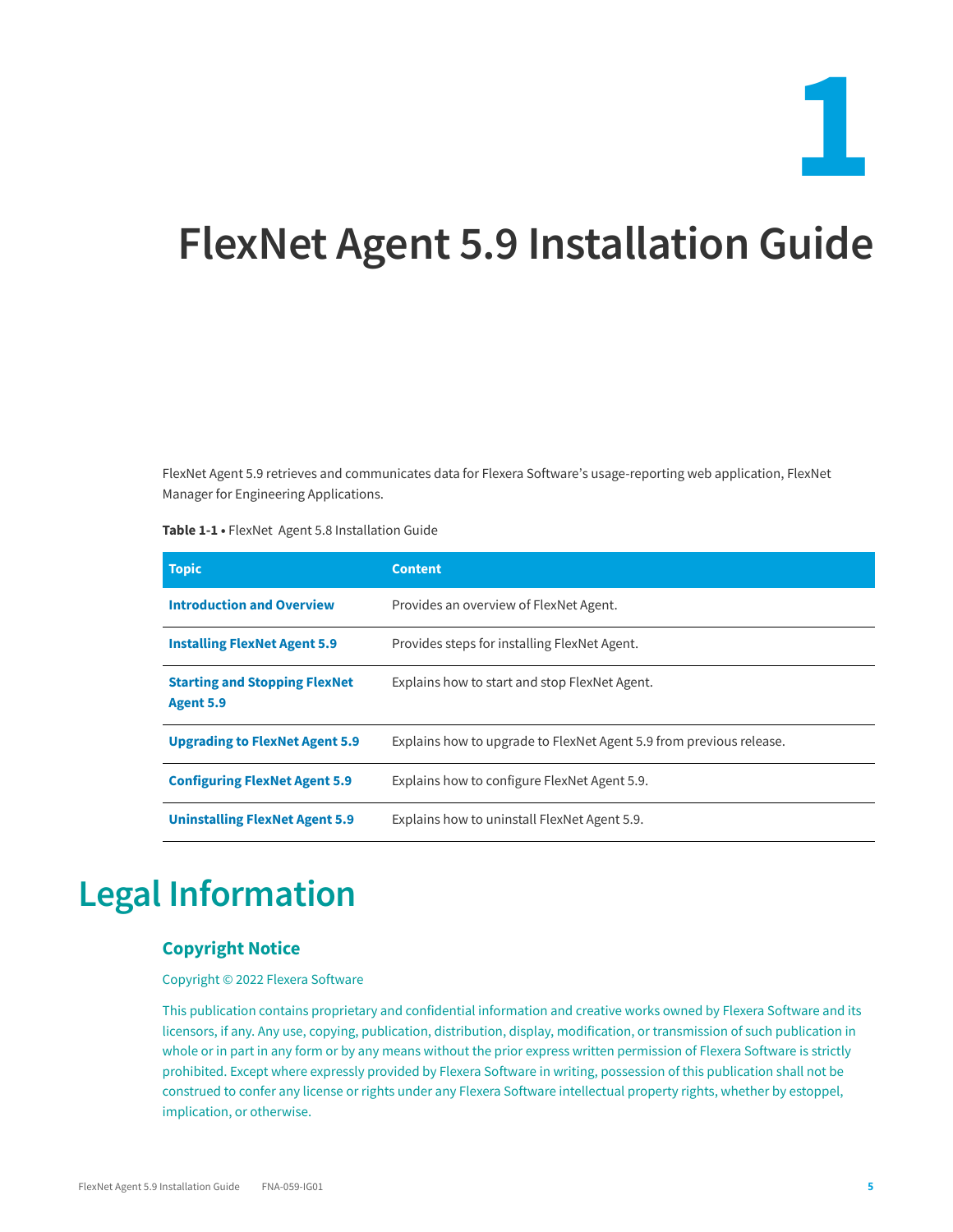All copies of the technology and related information, if allowed by Flexera Software, must display this notice of copyright and ownership in full.

#### **Intellectual Property**

For a list of trademarks and patents that are owned by Flexera Software, see [https://www.flexera.com/legal/intellectual](https://www.flexera.com/legal/intellectual-property.html)[property.html.](https://www.flexera.com/legal/intellectual-property.html) All other brand and product names mentioned in Flexera Software products, product documentation, and marketing materials are the trademarks and registered trademarks of their respective owners.

#### **Restricted Rights Legend**

The Software is commercial computer software. If the user or licensee of the Software is an agency, department, or other entity of the United States Government, the use, duplication, reproduction, release, modification, disclosure, or transfer of the Software, or any related documentation of any kind, including technical data and manuals, is restricted by a license agreement or by the terms of this Agreement in accordance with Federal Acquisition Regulation 12.212 for civilian purposes and Defense Federal Acquisition Regulation Supplement 227.7202 for military purposes. The Software was developed fully at private expense. All other use is prohibited.

# <span id="page-5-0"></span>**Product Support Resources**

The following resources are available to assist you with using this product:

- **•** [Flexera Product Documentation](#page-5-1)
- **•** [Flexera Community](#page-5-2)
- **•** [Flexera Learning Center](#page-5-3)
- **•** [Flexera Support](#page-6-1)

#### <span id="page-5-1"></span>**Flexera Product Documentation**

You can find documentation for all Flexera products on the [Flexera Product Documentation](https://docs.flexera.com) site:

<https://docs.flexera.com>

#### <span id="page-5-2"></span>**Flexera Community**

On the [Flexera Community](https://community.flexera.com) site, you can quickly find answers to your questions by searching content from other customers, product experts, and thought leaders. You can also post questions on discussion forums for experts to answer. For each of Flexera's product solutions, you can access forums, blog posts, and knowledge base articles.

<https://community.flexera.com>

#### <span id="page-5-3"></span>**Flexera Learning Center**

Flexera offers a variety of training courses—both instructor-led and online—to help you understand how to quickly get the most out of your Flexera products. The Flexera Learning Center offers free, self-guided, online training classes. You can also choose to participate in structured classroom training delivered as public classes. You can find a complete list of both online content and public instructor-led training in the Learning Center.

<https://learn.flexera.com>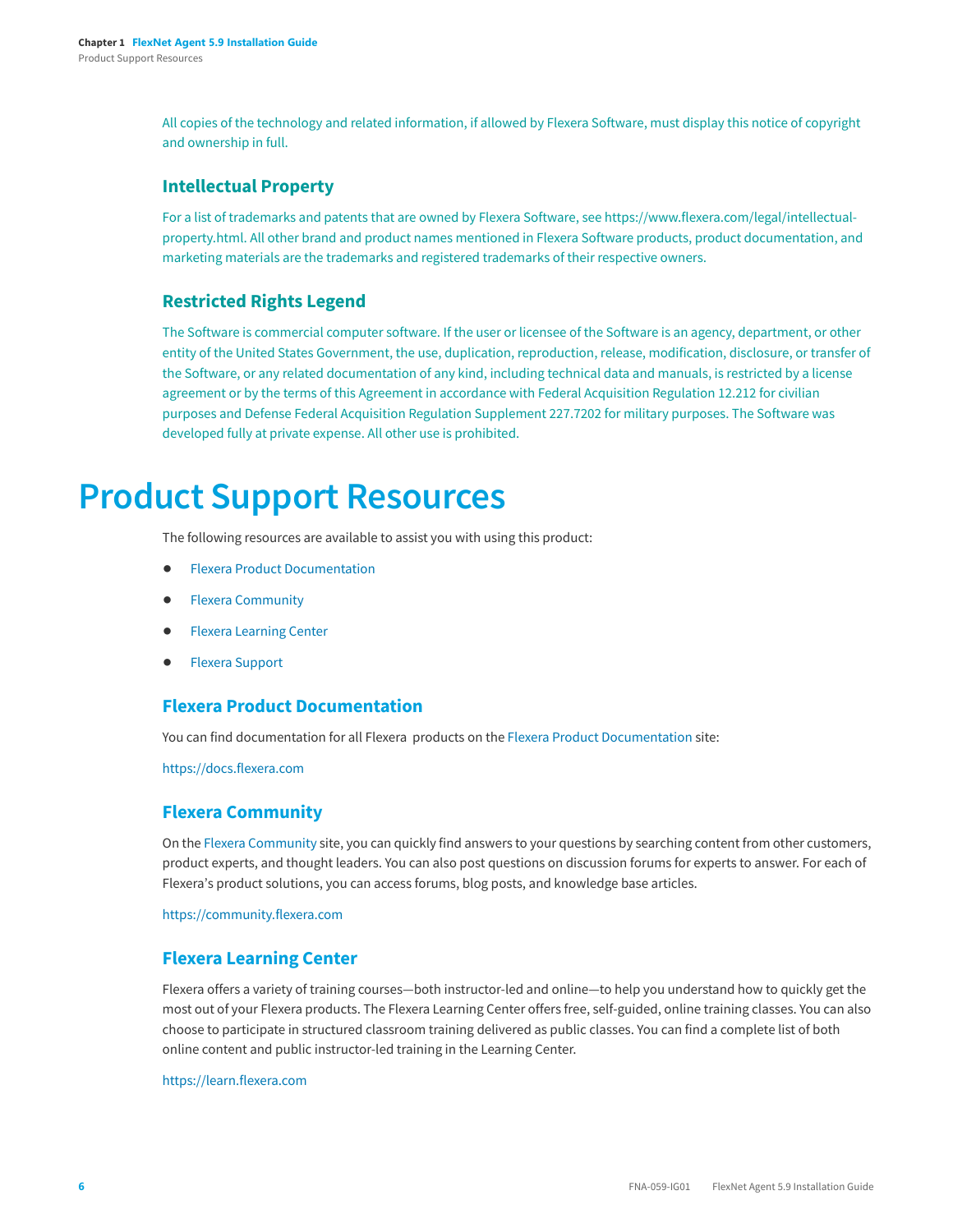#### <span id="page-6-1"></span>**Flexera Support**

For customers who have purchased a maintenance contract for their product(s), you can submit a support case or check the status of an existing case by making selections on the **Get Support** menu of the Flexera Community.

<https://community.flexera.com>

# <span id="page-6-0"></span>**Contact Us**

Flexera is headquartered in Itasca, Illinois, and has offices worldwide. To contact us or to learn more about our products, visit our website at:

<http://www.flexera.com>

You can also follow us on social media:

- **•** [Twitter](https://twitter.com/flexera)
- **•** [Facebook](https://www.facebook.com/flexera/)
- **•** [LinkedIn](https://www.linkedin.com/company/flexera/)
- **•** [YouTube](https://www.youtube.com/user/FlexeraSoftware)
- **•** [Instagram](https://www.instagram.com/weareflexera/)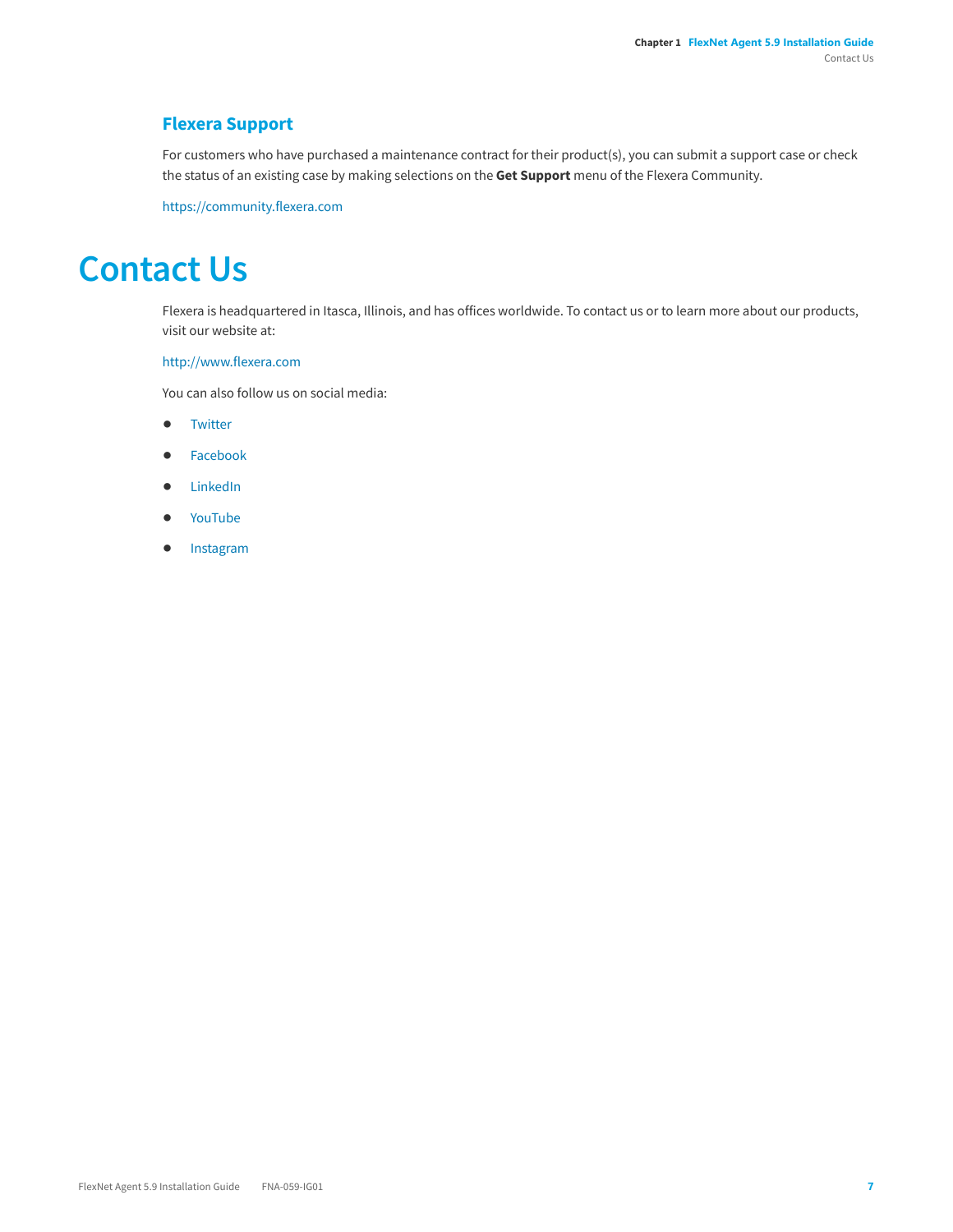**Chapter 1 FlexNet Agent 5.9 Installation Guide**

Contact Us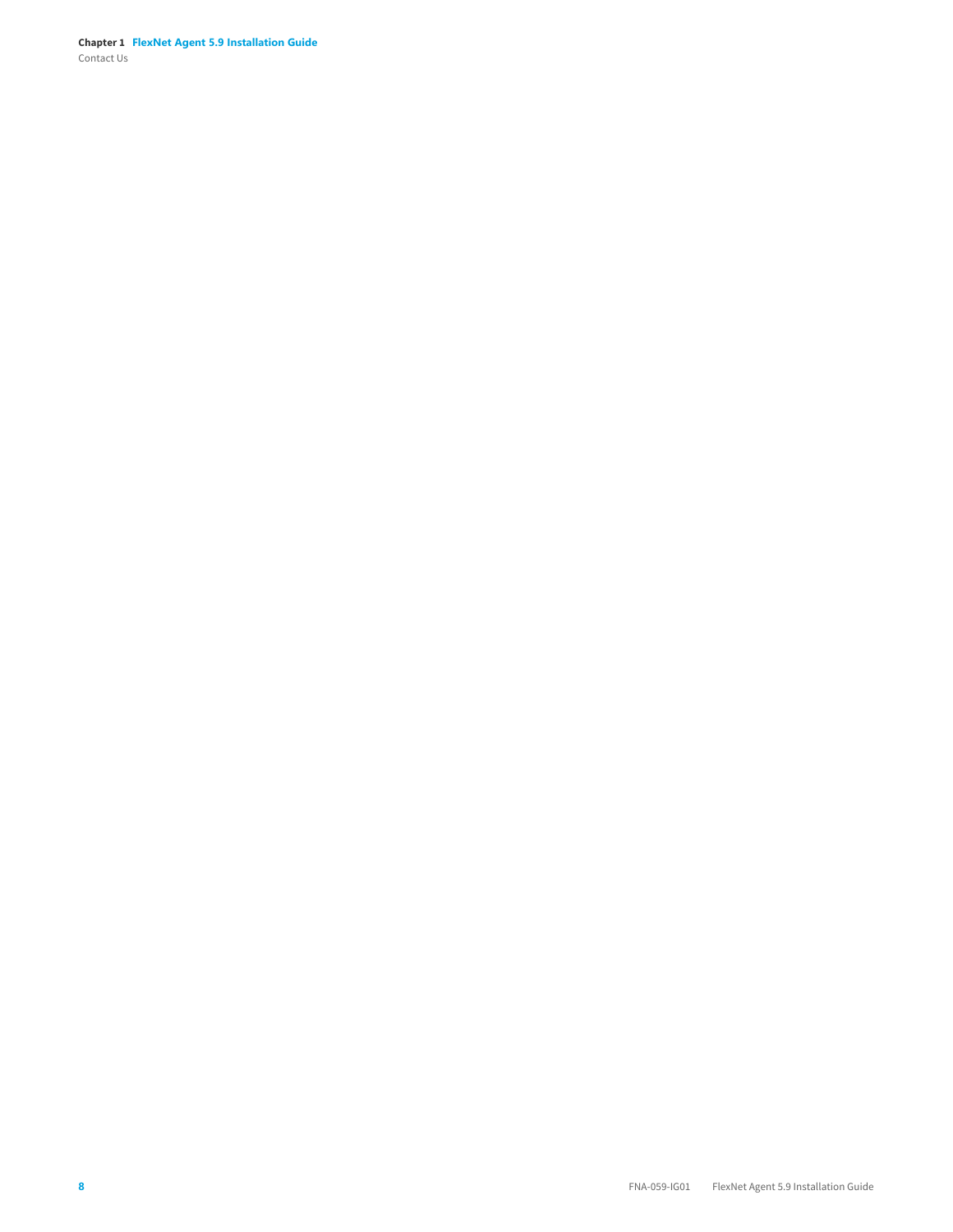# <span id="page-8-2"></span><span id="page-8-0"></span>**Introduction and Overview**

FlexNet Agent 5.9 retrieves and communicates data for Flexera Software's usage-reporting web application, FlexNet Manager for Engineering Applications.

**• FlexNet Manager for Engineering Applications**—FlexNet Agent 5.9 provides secure, remote administration of one or more license servers to one or more FlexNet applications. The FlexNet applications may be running at your site or at your publisher's site. One—and only one—FlexNet Agent is installed on each license server machine.

This manual provides installation and configuration information to get one or more FlexNet Agents running at your enterprise.

**•** [Requirements](#page-8-1)

# <span id="page-8-3"></span><span id="page-8-1"></span>**Requirements**

In order to install and configure the FlexNet Agent, you need a basic understanding of your system environment. FlexNet Agent has both application requirements and system requirements.

#### **FlexNet Manager Application Requirements**

FlexNet Agent 5.9 is compatible with the following versions:

**•** FlexNet Manager for Engineering Applications 2021 R1 SP2

#### **System Requirements**

For FlexNet Agent 5.9 system requirements, see the *FlexNet Agent 5.9 Release Notes*.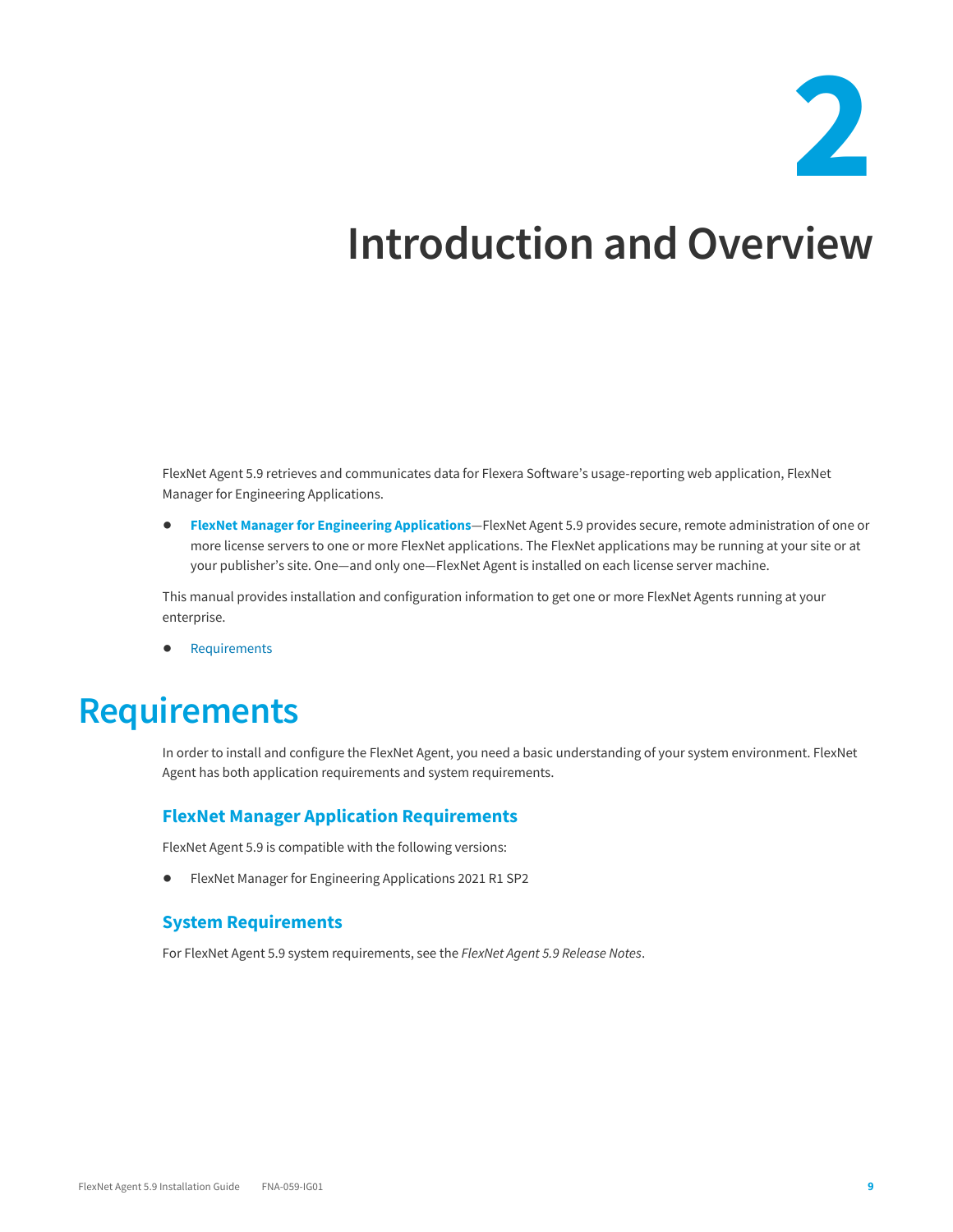# <span id="page-9-0"></span>**Data Flow Over the Ports**

The following diagram illustrates the data flow over the ports.



**Figure 2-1:** FlexNet Manager for Engineering Applications / Data Flow Over the Ports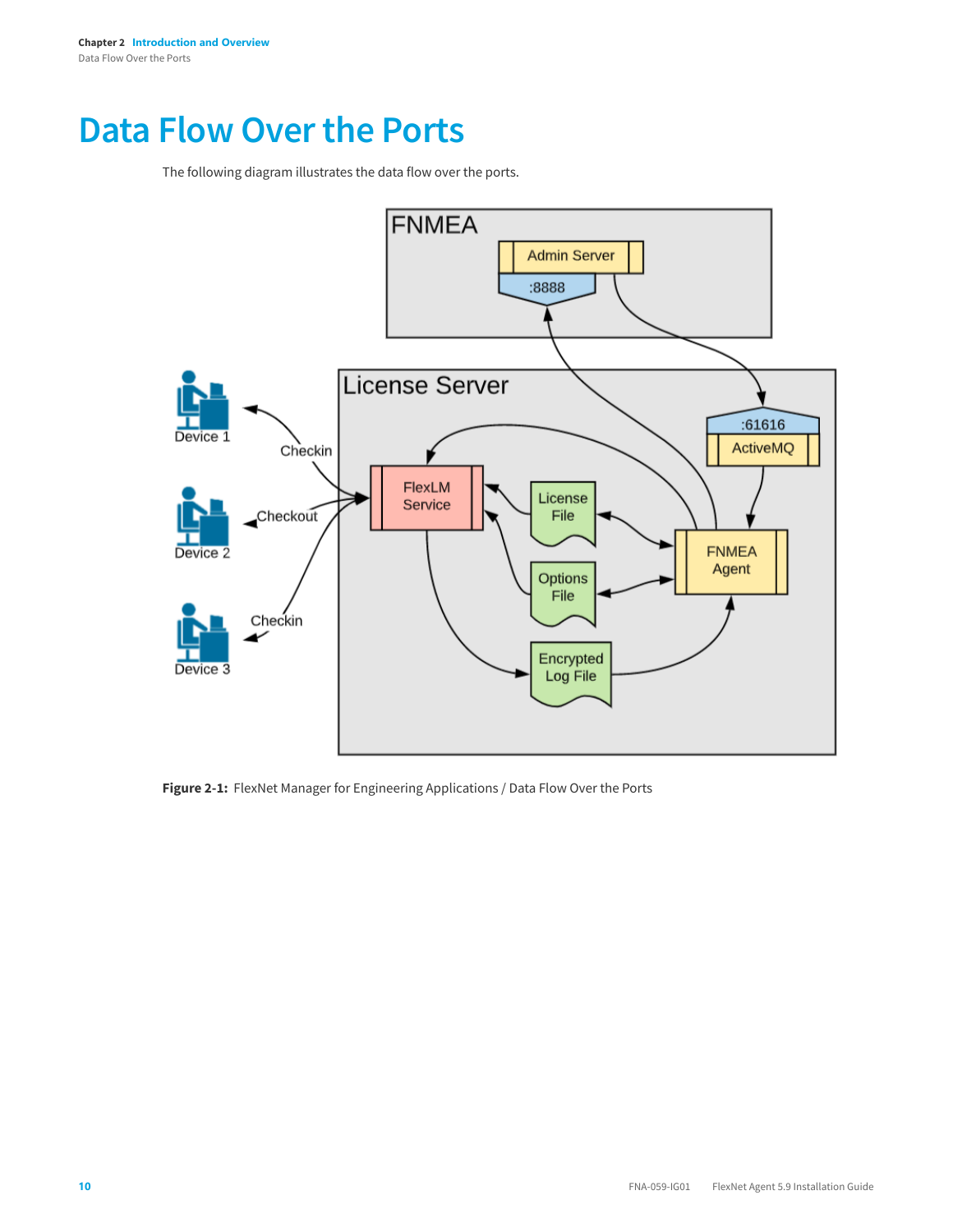**3**

# <span id="page-10-2"></span><span id="page-10-0"></span>**Installing FlexNet Agent 5.9**

You can install FlexNet Agent 5.9 from the command line, or—if you are installing on Windows—by double-clicking the installer executable file. By default, the [installer runs silently](#page-11-0) on UNIX platforms and runs using the InstallAnywhere installation wizard on Windows platforms.

- **•** [Downloading FlexNet Agent 5.9](#page-10-1)
- **•** [Installing FlexNet Agent 5.9 on UNIX](#page-11-0)
- **•** [Installing FlexNet Agent 5.9 on Microsoft Windows](#page-12-0)
- **•** [Response File](#page-13-1)
- **•** [FlexNet Agent 5.9 Installation Directory Structure](#page-14-1)

# <span id="page-10-3"></span><span id="page-10-1"></span>**Downloading FlexNet Agent 5.9**

FlexNet Agent 5.9 installers are available from the Flexera Software Product and License Center:

<https://flexerasoftware.flexnetoperations.com>

*Important • A 64-bit environment is required to install FlexNet Agent 5.9 on Windows and Linux machines.*

#### <span id="page-10-4"></span>**Platform-Specific Installer Names**

The .zip file available from the download site (FlexNet\_Agent\_5\_8-All\_Platforms.zip) contains all of the platform-specific installers for FlexNet Agent 5.9. All of the FlexNet Agent 5.9 installers are 64-bit installers.

**Table 3-1 •** Platform-specific FlexNet Agent 5.9 installer names

| Platform                 | <b>Installer File Name</b> |
|--------------------------|----------------------------|
| <b>Microsoft Windows</b> | FNMEA_Agent.exe            |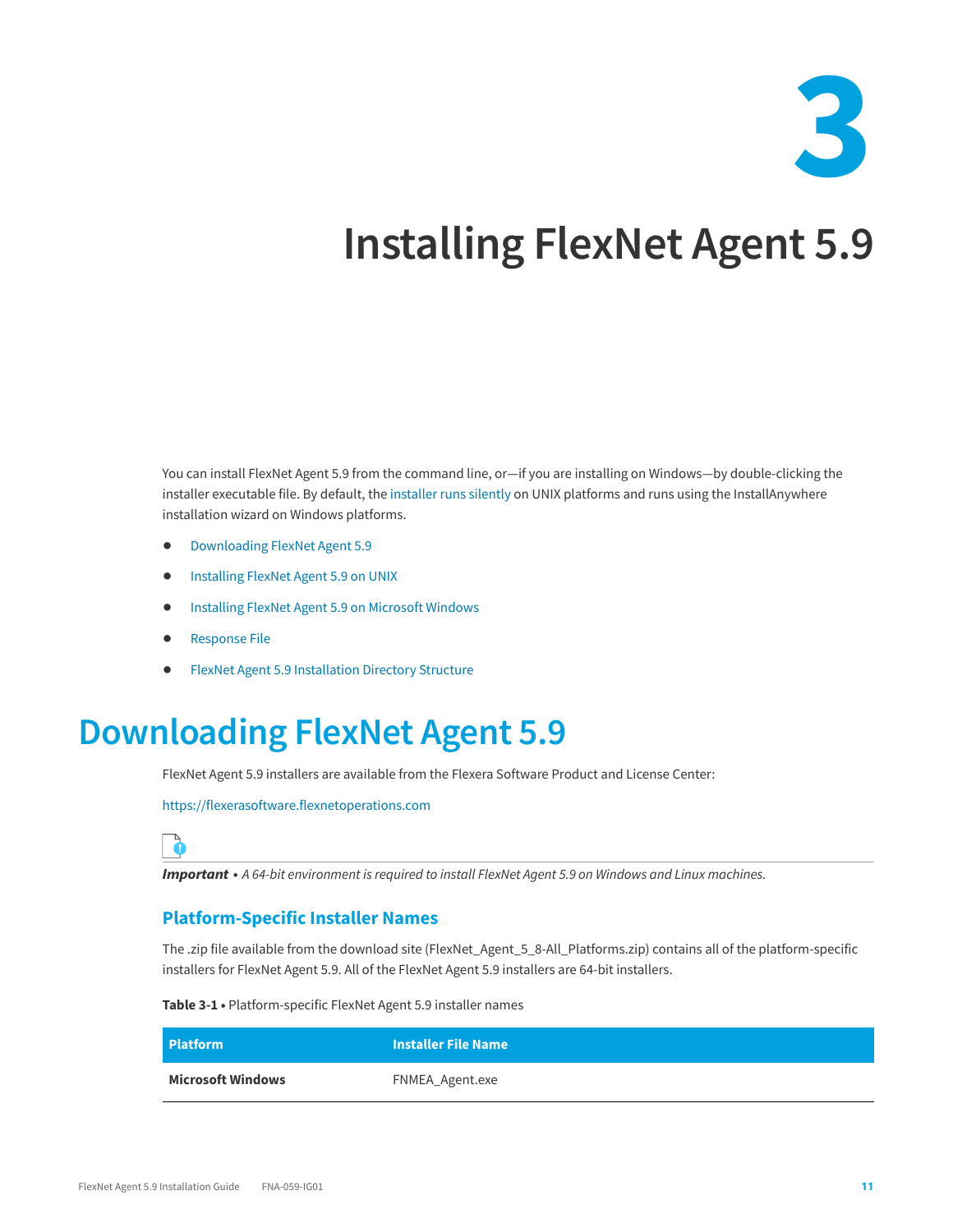**Table 3-1 •** Platform-specific FlexNet Agent 5.9 installer names

| <b>Platform</b>                 | <b>Installer File Name</b> |
|---------------------------------|----------------------------|
| <b>Red Hat Enterprise Linux</b> | FNMEA_Agent.bin            |

# <span id="page-11-0"></span>**Installing FlexNet Agent 5.9 on UNIX**

<span id="page-11-4"></span><span id="page-11-3"></span>If you are installing FlexNet Agent 5.9 on a machine running UNIX, the installation will run silently by default. You can run using the default settings or specify settings using a [response file.](#page-13-1) See the section, [Installing Using the InstallAnywhere](#page-11-2)  [Installation Wizard on UNIX,](#page-11-2) for information about launching the installation wizard on UNIX.

## <span id="page-11-1"></span>**Installing Silently on UNIX**

*Task To install FlexNet Agent 5.9 silently on UNIX:*

- **1.** Open a Command Prompt window and navigate to the location of the FlexNet Agent 5.9 installer file (referred to as *<installer\_file>*).
- **2.** Depending on whether you want to specify settings using a response file, use one of the following commands. See the section, [Response File](#page-13-1), for information on the content of the response file.
	- **•** Use default settings: *<installer\_file>*
	- **•** Specify settings using a response file: *<installer\_file>* –i silent –f *<path to response file>*

### <span id="page-11-2"></span>**Installing Using the InstallAnywhere Installation Wizard on UNIX**

*Task To install FlexNet Agent 5.9 Using the InstallAnywhere installation wizard on UNIX:*

- **1.** Open a Command Prompt window and navigate to the location of the FlexNet Agent 5.9 installer file (referred to as *<installer\_file>*).
- **2.** Type the command:

*<installer\_name>* –i gui

- **3.** On the **Choose Install Folder** panel, specify the location to which you want to install FlexNet Agent 5.9. This location is referred to as *agent\_install\_dir*.
- **4.** On the **Message Queue Configuration** panel, specify the host name and port for the message queue broker. FlexNet Agent 5.9 communicates with the FlexNet Manager for Engineering Applications server using this message queue broker.

These values must be the same as the **Agent Host** and **Agent Port** settings on the **Add Agent** screen in FlexNet Manager for Engineering Applications, to facilitate communication.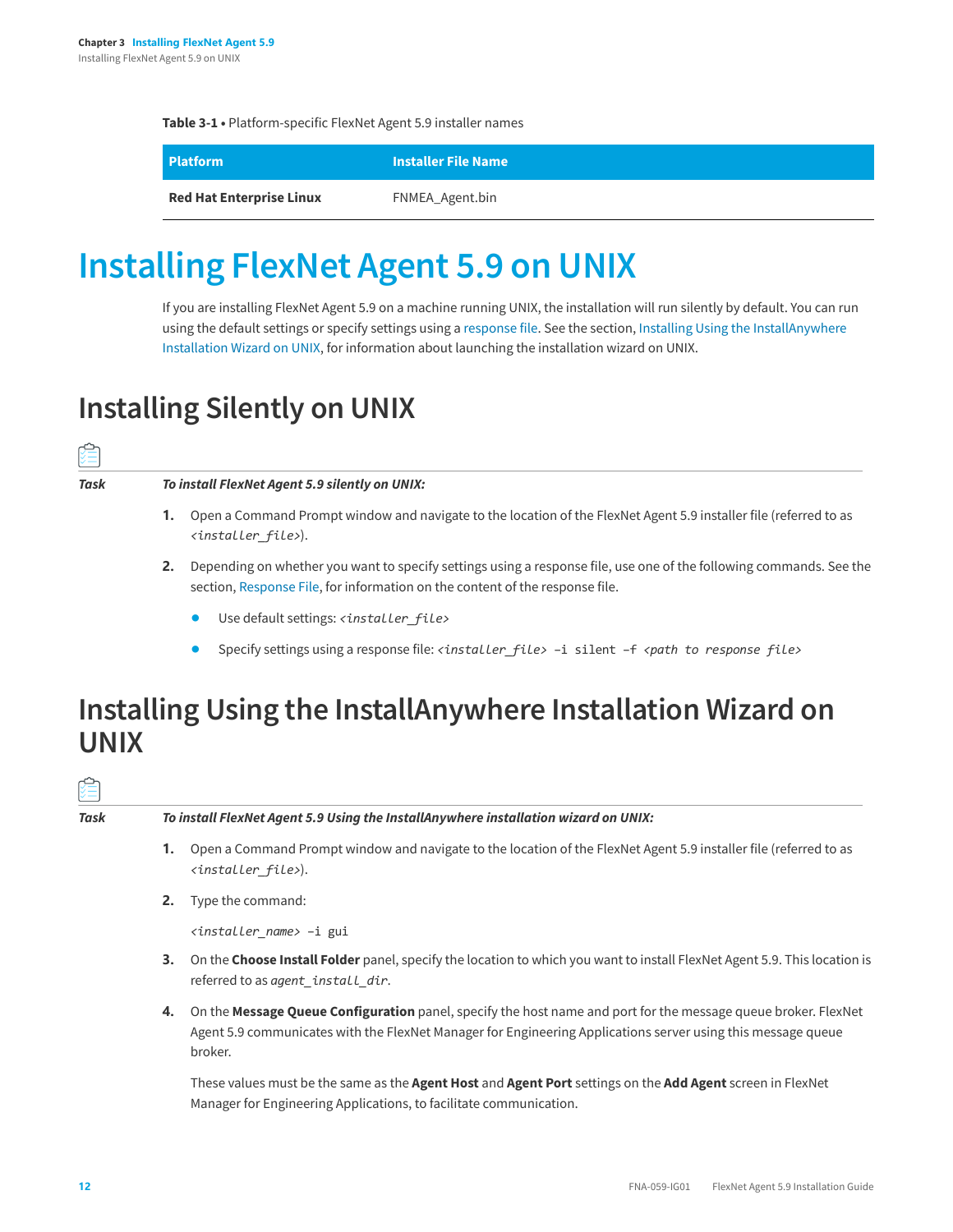- **5.** Enter the Java VM heap size values (default values shown):
	- **•** Initial Heap Size: 512
	- **•** Maximum Heap Size: 512



<span id="page-12-2"></span>*Note • The Maximum Heap Size value cannot be greater than 1024 MB.*

- **6.** Review the installation settings on the **Pre-Installation Summary** panel. If you want to change any of the settings, click **Previous** to move back through the wizard.
- **7.** Click **Install** to install FlexNet Agent 5.9.

# <span id="page-12-0"></span>**Installing FlexNet Agent 5.9 on Microsoft Windows**

If you are installing FlexNet Agent 5.9 on a machine running Microsoft Windows, the installation will launch the InstallAnywhere installation wizard by default. See the section, [Installing Silently on Microsoft Windows,](#page-13-0) for information on running the installer silently.

### <span id="page-12-1"></span>**Installing Using the InstallAnywhere Installation Wizard on Microsoft Windows**

*Task To install FlexNet Agent 5.9 using the InstallAnywhere installation wizard on Microsoft Windows:*

- **1.** To launch the InstallAnywhere installation wizard, do one of the following:
	- **•** Open a Command Prompt window, and navigate to the location of the FlexNet Agent 5.9 installer file, then type the command:

FNMEA\_Agent.exe

- **•** Double-click the installer-file executable: FNMEA\_Agent.exe
- **2.** On the **Choose Install Folder** panel, specify the location to which you want to install FlexNet Agent 5.9. This location is referred to as *agent\_install\_dir*.
- **3.** On the **Message Queue Configuration** panel, specify the **Host name** and **Port** for the message queue broker. FlexNet Agent 5.9 communicates with the FlexNet Manager for Engineering Applications or FlexNet Manager for Cloud Infrastructure server using this message queue broker.

These values must be the same as the **Agent Host** and **Agent Port** settings on the **Add Agent** page in FlexNet Manager for Engineering Applications.

- **4.** Enter the Java VM heap size values in MB (default values shown):
	- **•** Initial Heap Size: 512
	- **•** Maximum Heap Size: 512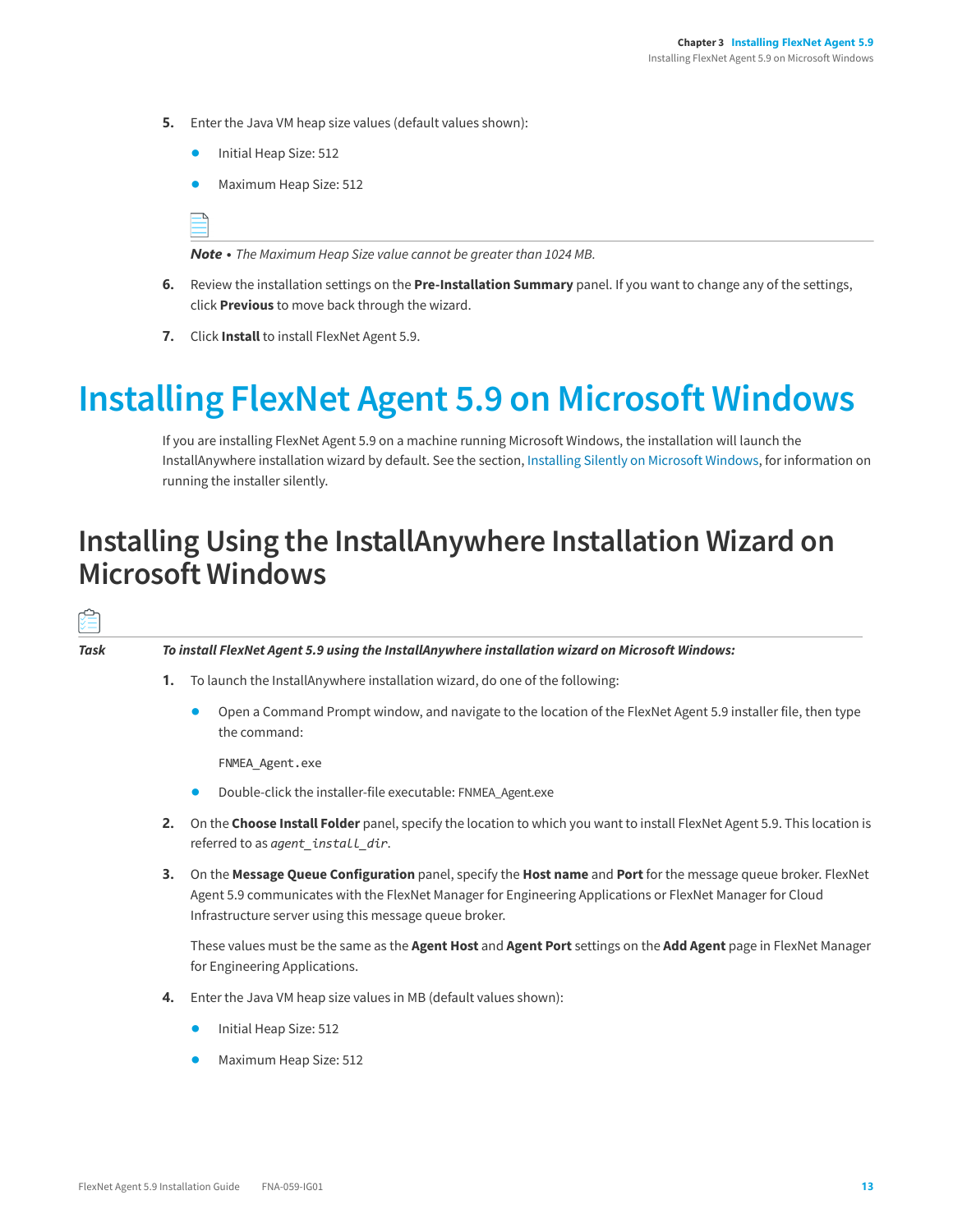*Note • Maximum Heap Size cannot be greater than 1024 MB.*

- **5.** On the **Install As Service** panel, select the check box if you want FlexNet Agent 5.9 to be installed as a Windows service.
- **6.** Review the installation settings on the **Pre-Installation Summary** panel. If you want to change any of the settings, click **Previous** to move back through the wizard.
- <span id="page-13-3"></span>**7.** Click **Install** to install FlexNet Agent 5.9, then click **Done** when the installation is complete.

## <span id="page-13-0"></span>**Installing Silently on Microsoft Windows**

*Task To install FlexNet Agent 5.9 silently on Microsoft Windows:*

- **1.** Open a Command Prompt window and navigate to the location of the FlexNet Agent 5.9 installer file: FNMEA\_Agent.exe
- **2.** Depending on whether you want to specify settings using a response file, use one of the following commands. See the section, [Response File](#page-13-1), for information on the content of the response file.
	- **•** Use the default settings:

FNMEA\_Agent.exe –i console

**•** Specify settings using a response file:

<span id="page-13-5"></span>FNMEA\_Agent.exe –i console –f *<path to response file>*

# <span id="page-13-1"></span>**Response File**

When you run the FlexNet Agent 5.9 installer silently, you can specify installation information using a response file. The following sample response file shows the default installation values. These are the values that are used if you do not specify the location of a response file when running the installer.

<span id="page-13-4"></span>The response file location must be accessible from the location where you run the FlexNet Agent 5.9 installer.

### <span id="page-13-2"></span>**Sample Response File**

#Choose Install Folder #--------------------- USER\_INSTALL\_DIR=C:\\Program Files (x86)\\FNMEA Agent #Message Queue Configuration #--------------------------- MQ\_HOST=0.0.0.0 MQ\_PORT=61616 #Install as service #------------------ INSTALL\_AS\_SERVICE=1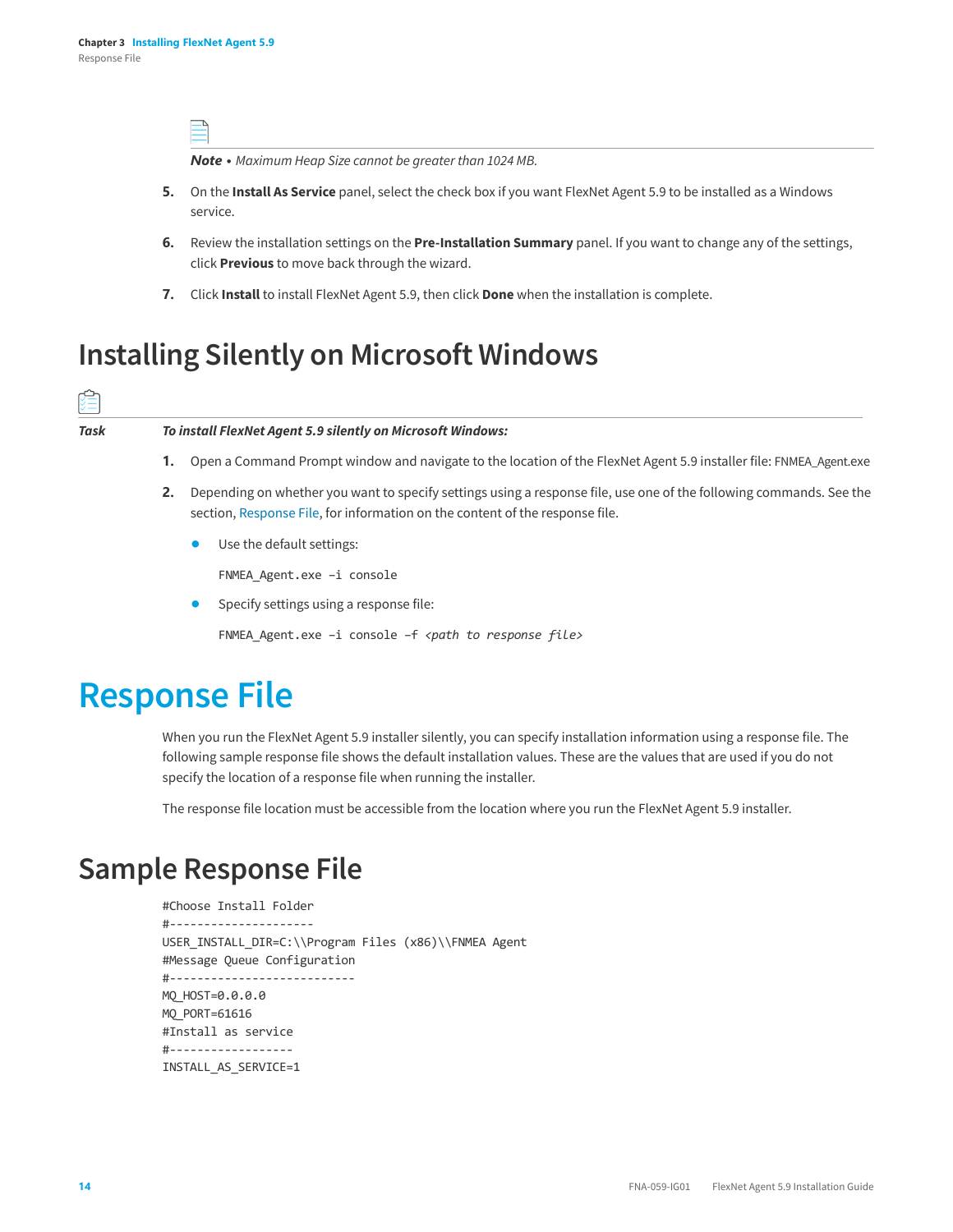## <span id="page-14-2"></span><span id="page-14-0"></span>**Response File Properties**

<span id="page-14-5"></span>The following table lists the response file properties.

**Table 3-2 •** Response File Properties

| <b>Property</b>                  | <b>Description</b>                                                                                                                                                                                             |
|----------------------------------|----------------------------------------------------------------------------------------------------------------------------------------------------------------------------------------------------------------|
| USER_INSTALL_DIR                 | Folder into which FlexNet Agent 5.7 will be installed.                                                                                                                                                         |
| <b>MQ_HOST</b><br><b>MQ_PORT</b> | The host and port for the message queue broker. FlexNet Agent 5.7 communicates with the<br>FlexNet Manager for Engineering Applications server using the message queue.                                        |
|                                  | These values must be the same as the Agent Host and Agent Port settings on the Add<br><b>Agent</b> screen in FlexNet Manager for Engineering Applications, to facilitate<br>communication.                     |
| <b>INSTALL_AS_SERVICE</b>        | Indicates whether FlexNet Agent 5.9 should be installed as a Windows service.                                                                                                                                  |
|                                  | This must be set to 1 to install the FlexNet Agent 5.9 as a Windows service. Set this property<br>to 0 if you do not want to install the FlexNet Manager for Engineering Applications as a<br>Windows service. |
|                                  | If the INSTALL_AS_SERVICE property is omitted from the response file, FlexNet Manager for<br>Engineering Applications is installed as a Windows service by default.                                            |
| <b>UNIX_USER</b>                 | (UNIX only) Identifies the user that is configured in the flexnet-service script, which is<br>used to run the FlexNet Manager for Engineering Applications as a service in the UNIX<br>platform.               |
|                                  | See the section, Starting and Stopping as a Service Using a UNIX Service Script, for more<br>information.                                                                                                      |

# <span id="page-14-3"></span><span id="page-14-1"></span>**FlexNet Agent 5.9 Installation Directory Structure**

<span id="page-14-4"></span>The following table describes the FlexNet Agent 5.9 directory structure.

#### **Table 3-3 •** FlexNet Agent Directory Structure

| <b>Directory</b>    | <b>Description and Contents</b>                                                                                    |
|---------------------|--------------------------------------------------------------------------------------------------------------------|
| agent_install_dir   | The directory, specified during installation, into which FlexNet Agent 5.9 is installed.<br>Contains agent script. |
| agent_configuration | Contains the uninstaller executable (Reconfigure Agent.exe).                                                       |
| conf                | Contains the configuration files.                                                                                  |
| data                | Contains enterprise data. This directory is preserved when FlexNet Agent is re-configured<br>or uninstalled.       |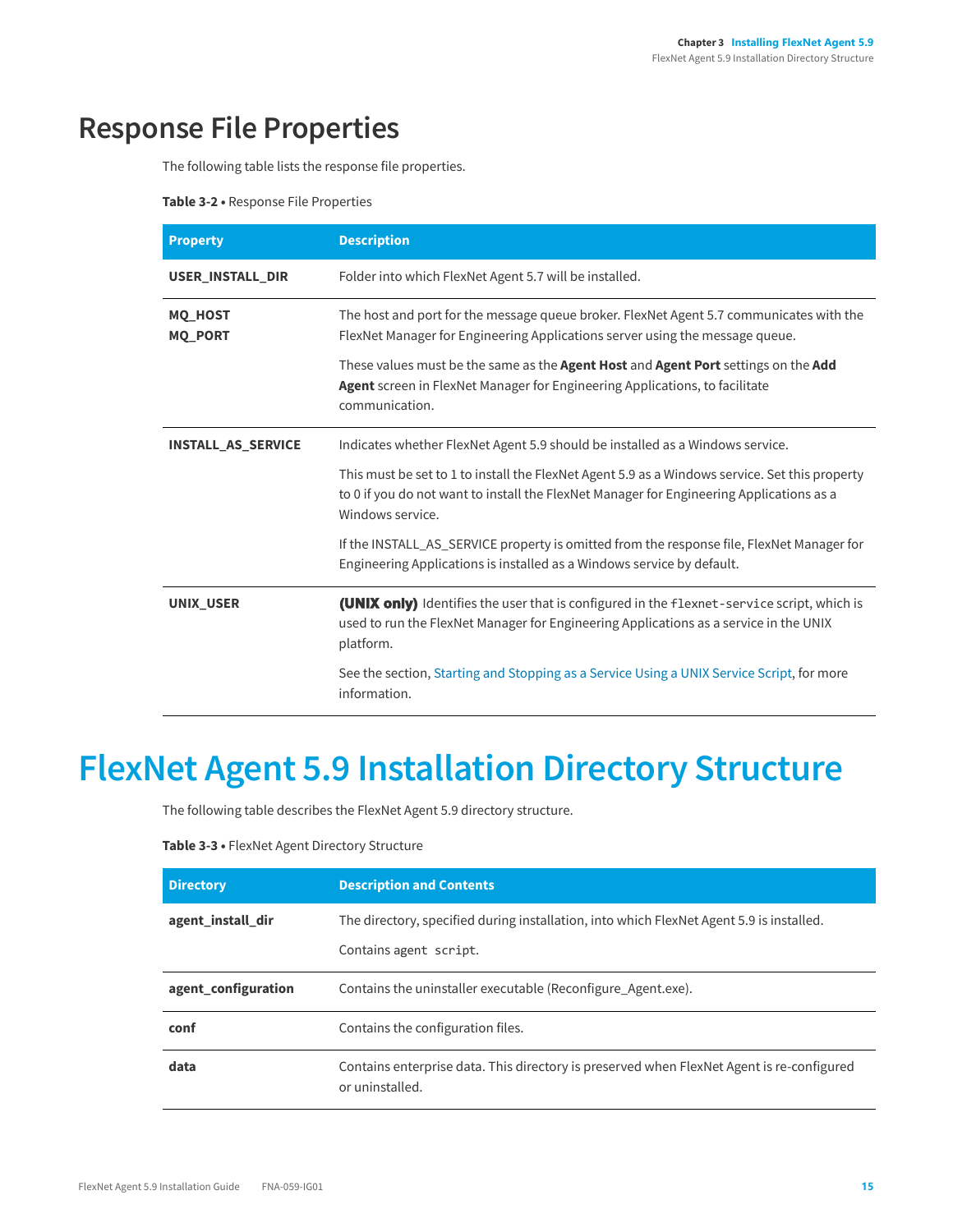#### **Table 3-3 •** FlexNet Agent Directory Structure

| <b>Directory</b>       | <b>Description and Contents</b>                                                              |
|------------------------|----------------------------------------------------------------------------------------------|
| <i>implementations</i> | Contains FlexNet Agent and configured license server system files.                           |
| jre                    | Contains files for the bundled Java Virtual Machine.                                         |
| lib                    | Contains third-party libraries and .jar files.                                               |
| <b>licenseFileTemp</b> | Contains temporary license files from license servers.                                       |
| logs                   | Contains all of the log files generated by the FlexNet Manager for Engineering Applications. |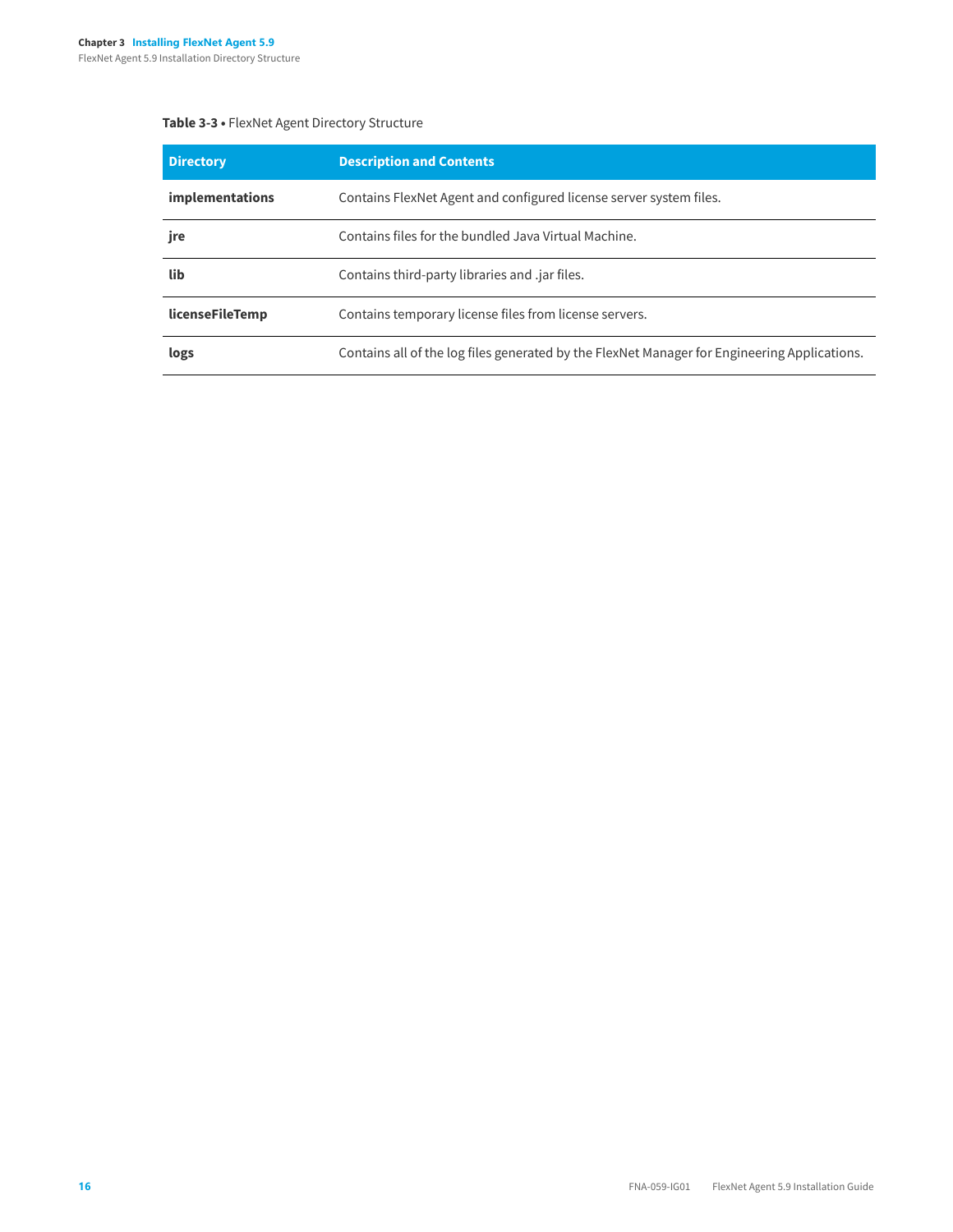# <span id="page-16-2"></span><span id="page-16-0"></span>**Starting and Stopping FlexNet Agent 5.9**

This chapter describes how to start and stop FlexNet Agent 5.9, depending on the operating system of the machine to which the FlexNet Manager for Engineering Applications is installed.

- **•** [Starting and Stopping on Microsoft Windows](#page-16-1)
- **•** [Starting and Stopping as a Service Using a UNIX Service Script](#page-17-0)

# <span id="page-16-3"></span><span id="page-16-1"></span>**Starting and Stopping on Microsoft Windows**

You start and stop FlexNet Agent 5.9 from the command line. As described in the [Response File Properties](#page-14-2) table, FlexNet Agent 5.9 is, by default, installed as a service on machines running Microsoft Windows. To start FlexNet Agent 5.9 as a service on UNIX machines, see the following section, [Starting and Stopping as a Service Using a UNIX Service Script.](#page-17-0)

| Task | <b>To start FlexNet Agent 5.9:</b>                                                                                                                                                                                                                                                                                                                                                    |  |  |  |
|------|---------------------------------------------------------------------------------------------------------------------------------------------------------------------------------------------------------------------------------------------------------------------------------------------------------------------------------------------------------------------------------------|--|--|--|
|      | Open a Command Prompt window, and change to the FlexNet Agent 5.9 installation directory (agent install dir).<br>1.                                                                                                                                                                                                                                                                   |  |  |  |
|      | To start FlexNet Manager for Engineering Applications, type the command: Agent<br>2.                                                                                                                                                                                                                                                                                                  |  |  |  |
|      | 3.<br>Press Enter.                                                                                                                                                                                                                                                                                                                                                                    |  |  |  |
|      |                                                                                                                                                                                                                                                                                                                                                                                       |  |  |  |
|      | <b>Important</b> • If starting FlexNet Agent 5.9 as a Windows service triggers an error, it may be because the DLL MSVCR71.dll is not<br>stored in the Windows system folder or folders in the PATH environment variable. This is an operating system-dependent DLL.<br>Refer to your Microsoft Windows documentation and/or customer support for information on installing this DLL. |  |  |  |
|      |                                                                                                                                                                                                                                                                                                                                                                                       |  |  |  |
| Task | To stop FlexNet Agent 5.9:                                                                                                                                                                                                                                                                                                                                                            |  |  |  |
|      | Open a Command Prompt window, and change to the FlexNet Agent 5.9 installation directory (agent install dir).<br>1.                                                                                                                                                                                                                                                                   |  |  |  |
|      |                                                                                                                                                                                                                                                                                                                                                                                       |  |  |  |

**2.** To stop FlexNet Manager for Engineering Applications, type the command: AgentShutdown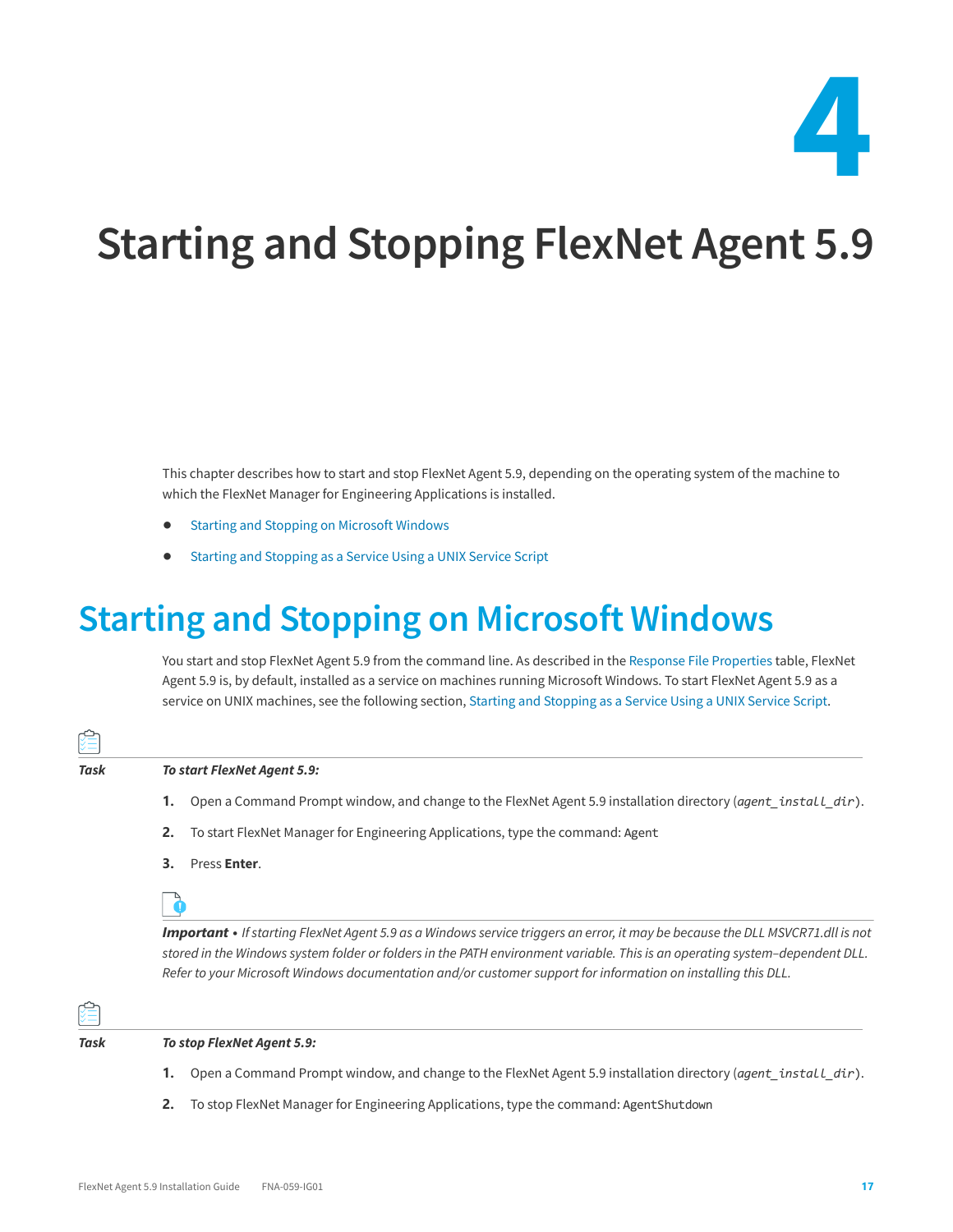<span id="page-17-3"></span><span id="page-17-2"></span>**3.** Press **Enter**.

 $\sim$ 

# <span id="page-17-1"></span><span id="page-17-0"></span>**Starting and Stopping as a Service Using a UNIX Service Script**

| 运           |                                                                      |                                                                                                                                                                                                              |  |  |  |
|-------------|----------------------------------------------------------------------|--------------------------------------------------------------------------------------------------------------------------------------------------------------------------------------------------------------|--|--|--|
| <b>Task</b> | To start FlexNet Agent 5.9 as a service using a UNIX service script: |                                                                                                                                                                                                              |  |  |  |
|             |                                                                      | Copy the service script agent install dir/flexnet-service to an appropriate boot script directory, such that it can be<br>executed by root at startup time-for example, the /etc/init.d directory.           |  |  |  |
|             |                                                                      | Note • Ensure that the flexnet-service script contains a user who can manage the FlexNet Manager for Engineering<br>Applications. This user is identified in the response file using the property UNIX_USER. |  |  |  |
|             |                                                                      | Run the service script using one of the following commands:                                                                                                                                                  |  |  |  |

- **•** ./flexnet-service start
- **•** ./flexnet-service stop
- **•** ./flexnet-service restart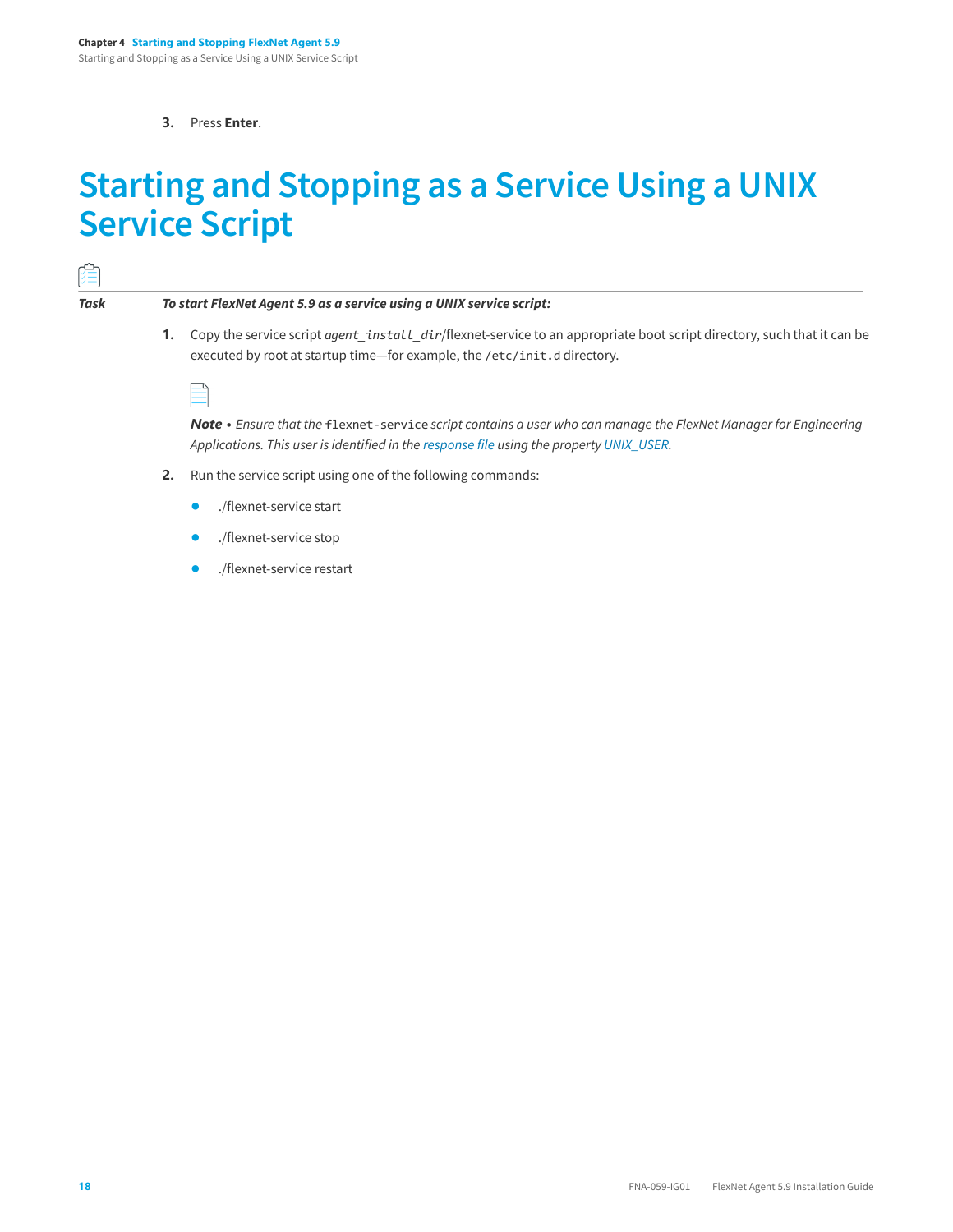```
5
```
# <span id="page-18-3"></span><span id="page-18-2"></span><span id="page-18-0"></span>**Upgrading to FlexNet Agent 5.9**

To upgrade to FlexNet Agent 5.8 from older versions, you must first:

- **•** [Upgrading to FlexNet Agent 5.9](#page-18-1)
- **•** [Upgrading to FlexNet Manager for Engineering Applications 2021 R1 SP2 SP2](#page-19-0)
- **•** [Providing the Path to lmutil](#page-19-1)

耍

# <span id="page-18-1"></span>**Upgrading to FlexNet Agent 5.9**

| To upgrade to FlexNet Agent 5.8 from FlexNet Agent 3.5 or 4.x: |      |                                                                                                                                                                    |  |  |
|----------------------------------------------------------------|------|--------------------------------------------------------------------------------------------------------------------------------------------------------------------|--|--|
|                                                                |      |                                                                                                                                                                    |  |  |
| 1.                                                             |      | Stop the existing FlexNet Agent, and disable the service. You <b>do not</b> need to remove the FlexNet Agent from FlexNet<br>Manager for Engineering Applications. |  |  |
| 2.                                                             |      | Install FlexNet Agent 5.7 in a new location. Do not install to the previous FlexNet Agent installation location.                                                   |  |  |
| 3.                                                             |      | Using the FlexNet Manager for Engineering Applications user interface, migrate the FlexNet Agent configuration:                                                    |  |  |
|                                                                | a.   | From the Servers tab, under Agents, click Agent Summary.                                                                                                           |  |  |
|                                                                | b.   | Find the FlexNet Agent and click <b>Migrate</b> for the agent.                                                                                                     |  |  |
|                                                                | c.   | On the Migrate Agent page, provide the values for the Agent Host and Agent Port settings.                                                                          |  |  |
|                                                                | d.   | Click Migrate.                                                                                                                                                     |  |  |
| 4.                                                             | 4.x. | See the section at the end of this chapter, Providing the Path to Imutil, if you are upgrading from FlexNet Agent 3.5 or                                           |  |  |
|                                                                |      |                                                                                                                                                                    |  |  |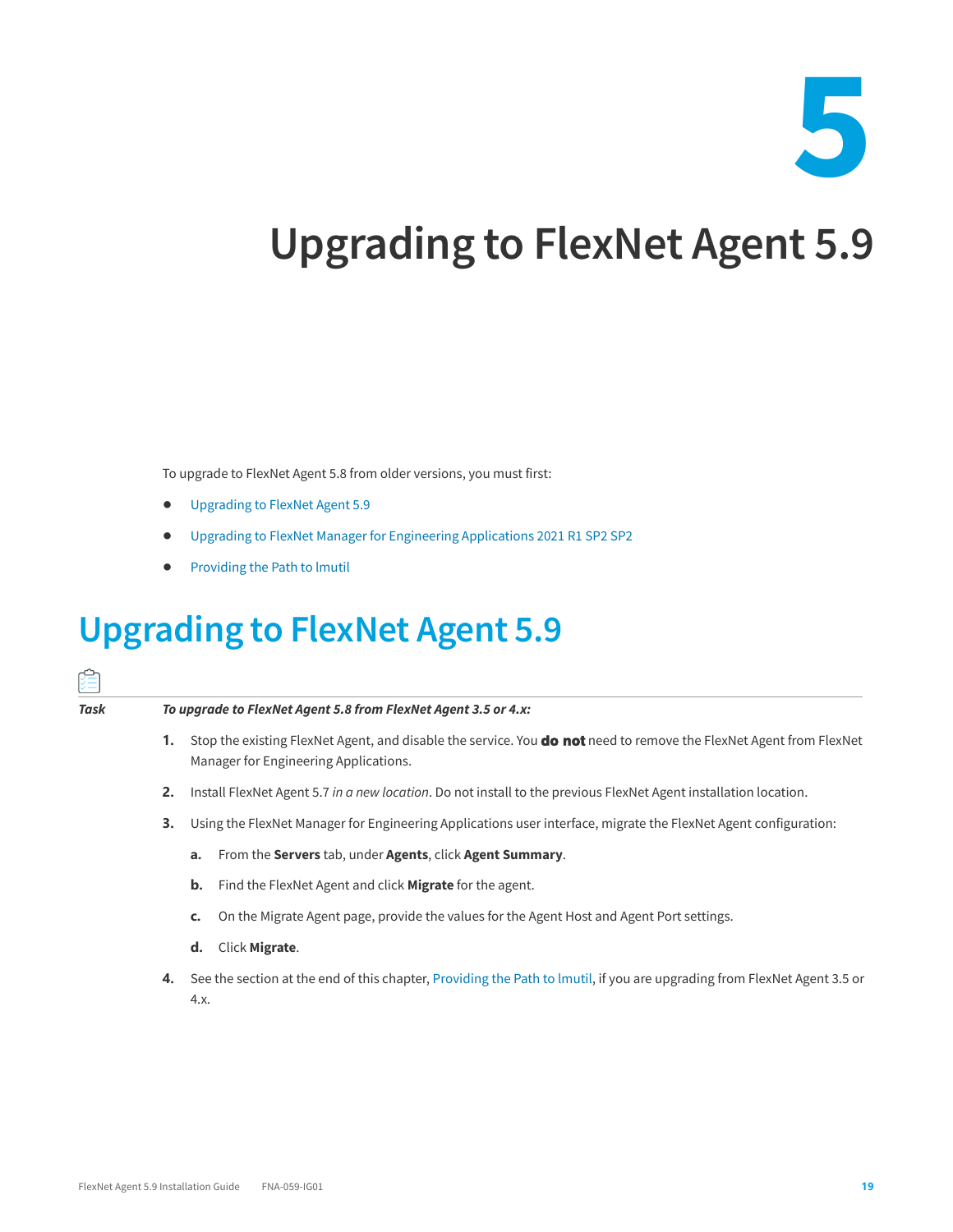# <span id="page-19-0"></span>**Upgrading to FlexNet Manager for Engineering Applications 2021 R1 SP2 SP2**

Refer to the FlexNet Manager for Engineering Applications 2021 R1 SP2 Installation Guide, *Chapter 4, Upgrading to FlexNet Manager for Engineering Applications 2021 R1 SP2* for upgrading instructions.

# <span id="page-19-1"></span>**Providing the Path to lmutil**

When upgrading from FlexNet Agent 3.5 or 4.x, you must manually provide the path to lmutil. First, follow the instructions in the previous section, [Upgrading to FlexNet Agent 5.9.](#page-18-0)



*Important • You must have FlexNet Manager for Engineering Applications 15.5 or 15.3 (with patch 3 installed) to complete the task.*



#### *Task To manually provide the path to lmutil:*

- **1.** In the FlexNet Manager for Engineering Applications user interface, click the **Servers** tab. This displays the License Manager Summary page.
- **2.** Click the link for the license server for which you want to provide the lmutil path. This displays the Configure and Manage License Server page.
- **3.** In the lmutil Executable Location field, specify the path to lmutil.
- **4.** Click **Save**.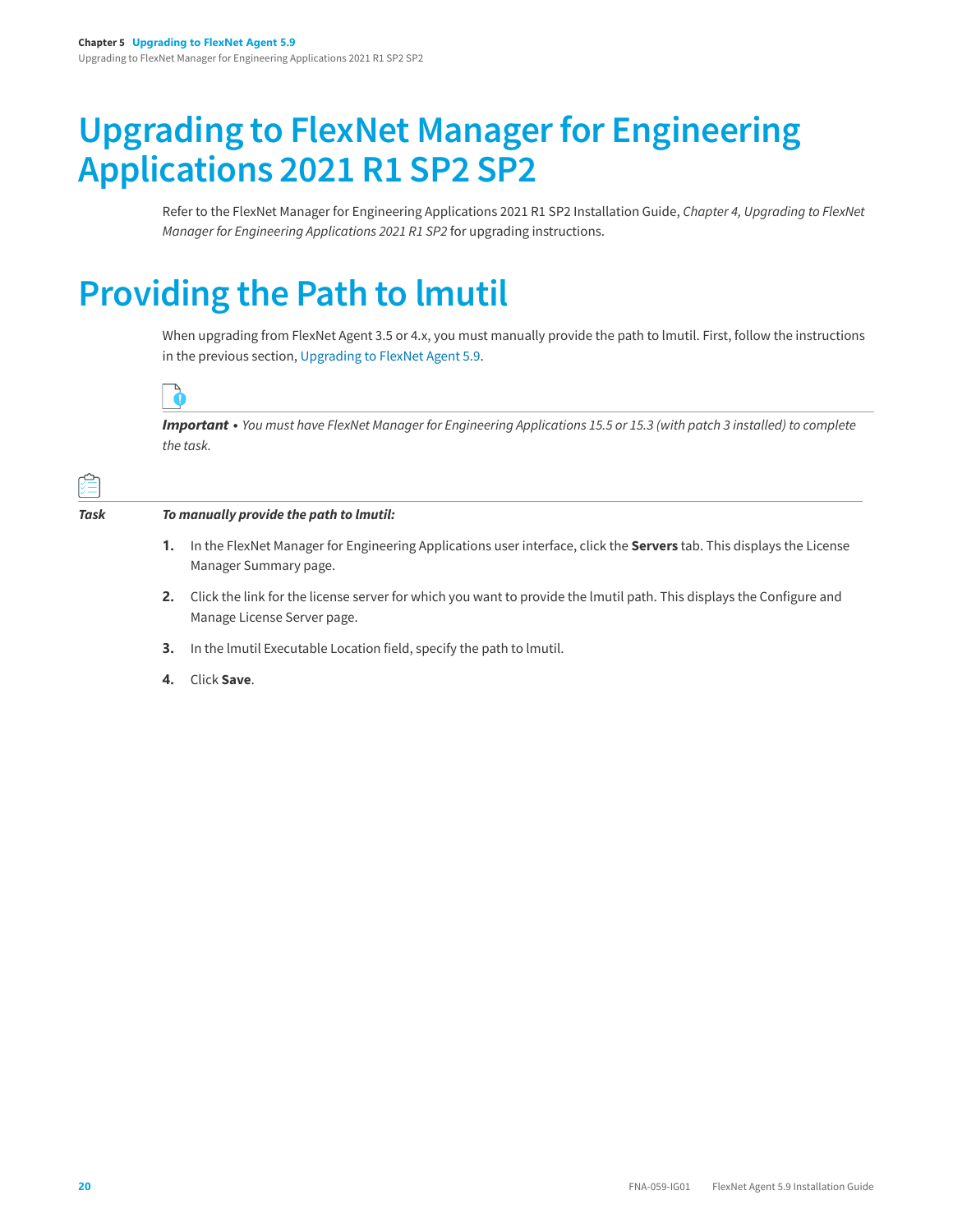# <span id="page-20-2"></span><span id="page-20-0"></span>**Configuring FlexNet Agent 5.9**

FlexNet Agent 5.9 is used by both of Flexera Software's enterprise usage-reporting web applications—FlexNet Manager for Engineering Applications and FlexNet Manager for Cloud Infrastructure. FlexNet Agent 5.9 retrieves data and communicates it to the relevant application.

- **•** [Configuring FlexNet Agent 5.9 Using the Agent Configurator](#page-20-1)
- **•** [Configuring FlexNet Agent 5.9 for Secure Sockets Layer](#page-23-0)

# <span id="page-20-1"></span>**Configuring FlexNet Agent 5.9 Using the Agent Configurator**

You use the Agent Configurator to configure FlexNet Agent 5.9 for use with FlexNet Manager for Engineering Applications.



*Task To configure FlexNet Agent 5.9 using the Agent Configurator:*

- **1.** You can launch the Agent Configurator from the command line or by double-clicking the file AgentConfiguration.bat.
	- **•** From the command line
		- **a.** Open a Command Prompt window, and change to the FlexNet Agent 5.9 installation directory.
		- **b.** Type the following command to launch the Agent Configurator:

AgentConfiguration.bat

- **•** From the file AgentConfiguration.bat
	- **a.** In a file explorer, navigate to the location: <agent\_install\_dir>
	- **b.** Double-click the file AgentConfiguration.bat.

The Agent Configurator opens.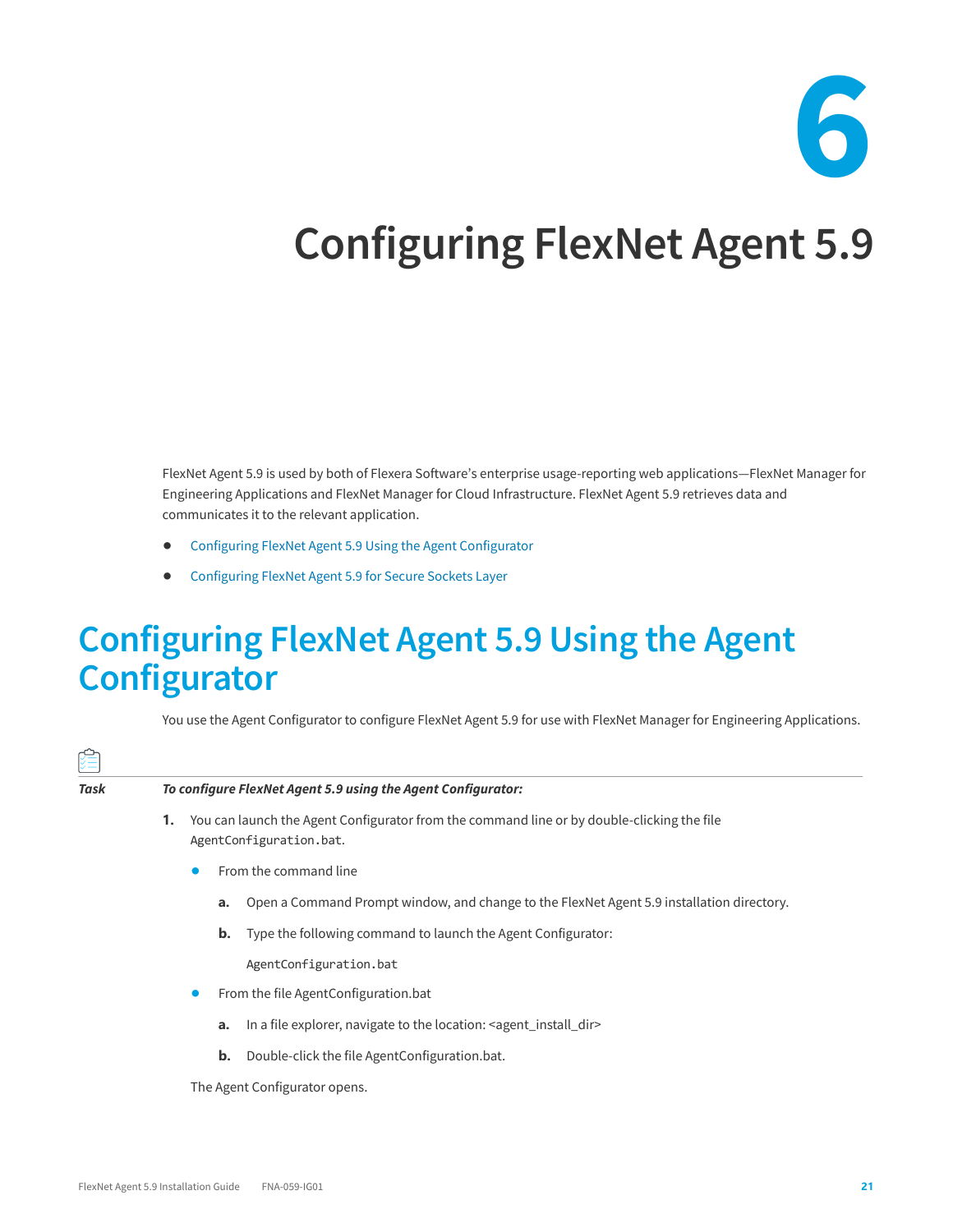<span id="page-21-0"></span>**2.** In Step 1 of 3 (**Agent Configuration** and **HTTP Upload Location**), configure the following.

| <b>Setting</b>                | <b>Description</b>                                                                                                                                                |
|-------------------------------|-------------------------------------------------------------------------------------------------------------------------------------------------------------------|
| <b>Broker Protocol</b>        | Specify TCP or SSL.                                                                                                                                               |
| <b>Broker Hostname</b>        | Host name for the FlexNet Agent 5.9.                                                                                                                              |
| <b>Broker port</b>            | Port for the FlexNet Agent 5.9.                                                                                                                                   |
| <b>Protocol</b>               | Specify whether to use HTTP or HTTPS to upload files.                                                                                                             |
| Host name                     | Host name for the FlexNet Manager Admin server                                                                                                                    |
| <b>Port</b>                   | Port for the FlexNet Manager Admin server                                                                                                                         |
| <b>Show Advanced Settings</b> | Select this check box to display two additional configuration panels, where you can<br>configure logging details, virtual machine heap size, and secure settings. |

**3.** In Step 2 of 3 (**License Servers**), click **Add** to add license servers for this FlexNet Manager for Engineering Applications. This configures the FlexNet Manager for Engineering Applications's access to a license server on the FlexNet Manager for Engineering Applications host machine.

When you click **Add**, the **Add License Server** panel is displayed. Complete the license-server settings, then click **Continue** to add the license server.

| <b>Setting</b>                        | <b>Description</b>                                                                                                                                                                                                                                                                                                                                                                                                                                                                                                                              |
|---------------------------------------|-------------------------------------------------------------------------------------------------------------------------------------------------------------------------------------------------------------------------------------------------------------------------------------------------------------------------------------------------------------------------------------------------------------------------------------------------------------------------------------------------------------------------------------------------|
| <b>Configure as Imadmin</b><br>server | Select this check box if you are using Imadmin to configure the license server.                                                                                                                                                                                                                                                                                                                                                                                                                                                                 |
| <b>Alias</b>                          | Enter a display name that is used to identify the license server. To ensure that the<br>display name is unique, the FlexNet Manager for Engineering Applications host name<br>followed by a dash is automatically prepended to this alias.<br><b>Caution</b> • If there are duplicate license server names in the FlexNet Manager for<br>Engineering Applications's config.xml file, the agent will fail to start. The FlexNet<br>Manager for Engineering Applications log will display a FATAL "duplicate license server<br>name" log message. |
| <b>License Manager</b>                | The full path to the lmgrd executable for the license server.<br>For Imadmin, specify the path for Imadmin.exe.                                                                                                                                                                                                                                                                                                                                                                                                                                 |
| <b>Imutil Executable</b>              | The full path to the Imutil executable (Imutil.exe).<br>FlexNet Manager for Engineering Applications needs this location in order to be able<br>to obtain usage information, which is used in the Operational Dashboard, available<br>from FlexNet Manager for Engineering Applications.                                                                                                                                                                                                                                                        |
| <b>Debug Log</b>                      | If the license server has an existing debug log, specify it. If a debug log does not yet<br>exist, specify the location where it should be written for lmgrd.<br>For Imadmin, specify the path of Imadmin.log.                                                                                                                                                                                                                                                                                                                                  |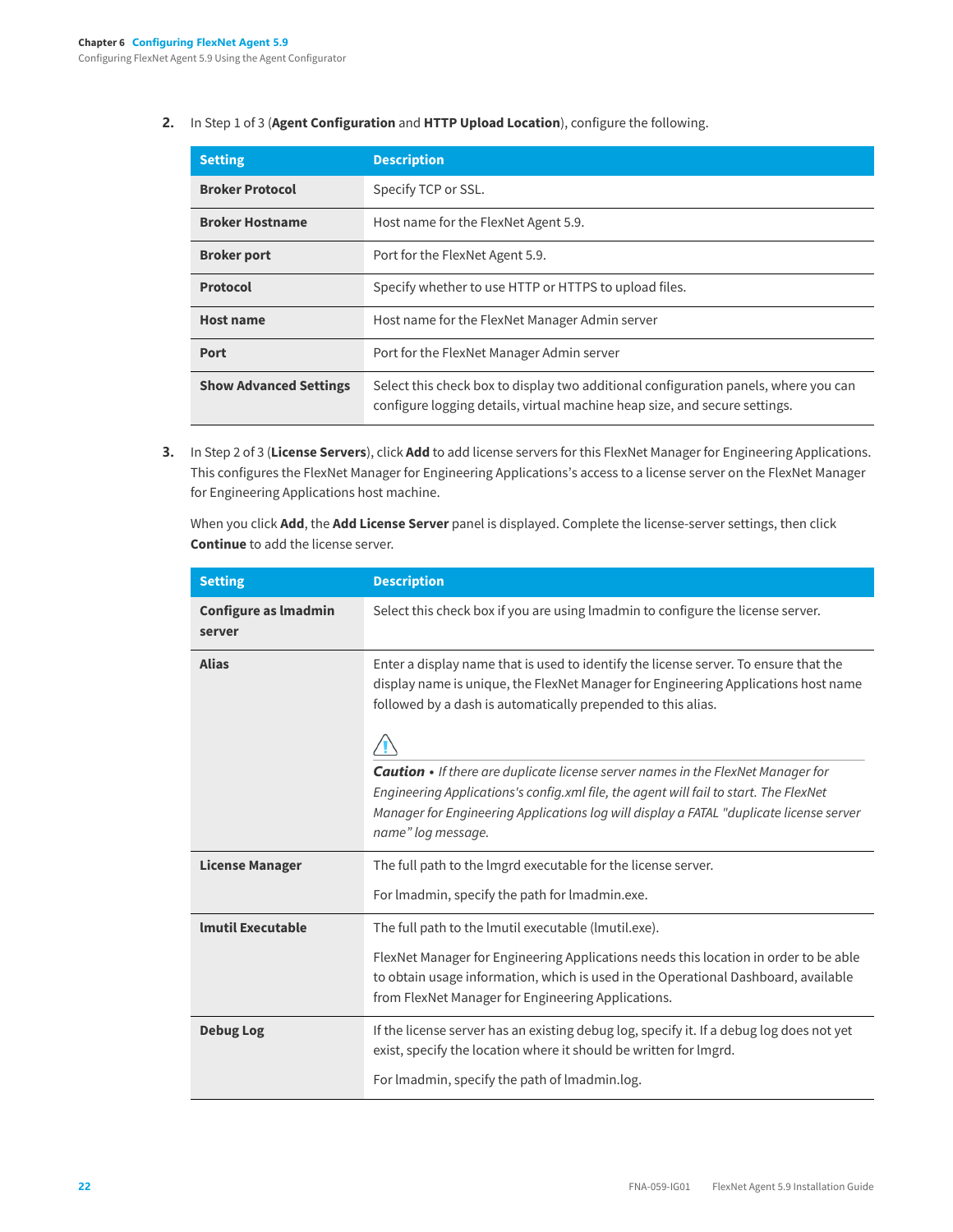| <b>Setting</b>           | <b>Description</b>                                                                                                         |
|--------------------------|----------------------------------------------------------------------------------------------------------------------------|
| <b>License Locations</b> | Click the <b>Add</b> button to open a file browser to add a license file or directory<br>containing one or more lic files. |
|                          | To add additional files or directories, repeat the process.                                                                |

**4.** If you selected the **Show Advanced Settings** check box in [Step 2,](#page-21-0) the **Step 4 of 5** panel is displayed next. Configure the settings, as needed.

| <b>Setting (Advanced)</b>                  | <b>Description</b>                                                                                                                                                                                                                                                                                                                                                                                                                                                                                                                                                                                                                                                                                         |
|--------------------------------------------|------------------------------------------------------------------------------------------------------------------------------------------------------------------------------------------------------------------------------------------------------------------------------------------------------------------------------------------------------------------------------------------------------------------------------------------------------------------------------------------------------------------------------------------------------------------------------------------------------------------------------------------------------------------------------------------------------------|
| <b>User Data Directory</b>                 | The directory in which all FlexNet Manager for Engineering Applications-specific<br>data is kept. It is recommended that you back up this area on a regular basis, and<br>before upgrading to a newer version of the FlexNet Manager for Engineering<br>Applications. Use the default location or specify your own.<br>The default directory is: agent_install_dir/data                                                                                                                                                                                                                                                                                                                                    |
| <b>Logging Threshold</b>                   | The maximum level of detail for messages written to the FlexNet Manager for<br>Engineering Applications log file. Only messages at or below the selected level of<br>detail will appear in the log.<br>Select the following options, as needed:<br>Enable Message Administration Server-Enables the web server and UI to<br>view and manage the ActiveMQ messaging queues, for diagnostics and support.<br><b>Enable Message Debugging-Enables logging for the messages that FlexNet</b><br>Manager for Engineering Applications is sending and receiving, for use in<br>support and debugging.<br>Enable Queue Debugging-Enables logging for message-queue statuses, for<br>use in support and debugging. |
| <b>Virtual Machine Heap</b><br><b>Size</b> | Specify the initial and maximum heap size (in MB).                                                                                                                                                                                                                                                                                                                                                                                                                                                                                                                                                                                                                                                         |

**5.** If you selected the **Show Advanced Settings** check box in Step 1, the **Step 5 of 5** panel is displayed next. Configure the settings, as needed.

| <b>Setting (Advanced)</b>     | <b>Description</b>                                                            |
|-------------------------------|-------------------------------------------------------------------------------|
| <b>SECURE BROKER SETTINGS</b> |                                                                               |
| <b>Broker Username</b>        | The Broker Username and Password settings can be used to password-protect the |
| <b>Broker Password</b>        | message queue communication.                                                  |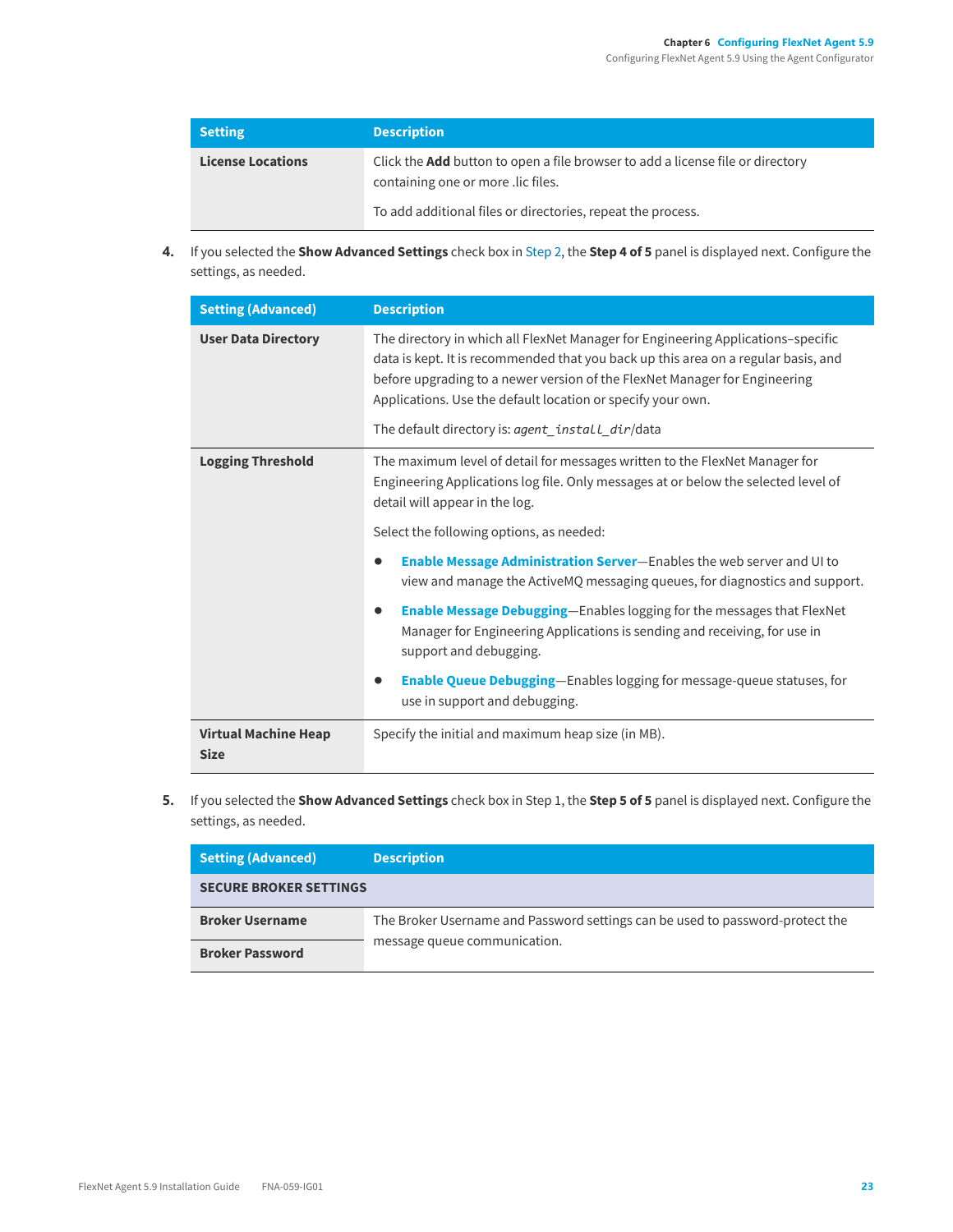| <b>Setting (Advanced)</b>      | <b>Description</b>                                                                                                                                                                                                                                                   |
|--------------------------------|----------------------------------------------------------------------------------------------------------------------------------------------------------------------------------------------------------------------------------------------------------------------|
| <b>SECURE SERVER SETTINGS</b>  |                                                                                                                                                                                                                                                                      |
| <b>SSL Keystore Location</b>   | The name and location of the server-side keystore file that contains the key entry for<br>the certificate that FlexNet Manager for Engineering Applications Admin uses to<br>provide SSL connections to its clients (for example, browsers or activation utilities). |
|                                | Use the default location only if you are using the bundled or another keystore for<br>testing. Otherwise, point to a location of a keystore outside the FlexNet Manager<br>Admin installation.                                                                       |
| <b>SSL Keystore Password</b>   | The password used to secure the keystore that contains the certificate used for<br>authenticating the SSL server to the SSL client. The same password is used to secure<br>the certificate key.                                                                      |
|                                | Provide confirmation for the password.                                                                                                                                                                                                                               |
| <b>SECURE CLIENT SETTINGS</b>  |                                                                                                                                                                                                                                                                      |
| <b>SSL Truststore Location</b> | The name and location of the client-side truststore file that contains the trusted<br>certificate entry for a remote SSL server (for example, an LDAP server).                                                                                                       |
|                                | Use the default location only if you are using the bundled truststore. Otherwise,<br>point to a location of a truststore outside the FlexNet Manager Admin installation.                                                                                             |
| <b>SSL Truststore Password</b> | The password used to secure the truststore. The same password is used to secure<br>the certificate key.                                                                                                                                                              |
|                                | Provide confirmation for the password.                                                                                                                                                                                                                               |

<span id="page-23-1"></span>**6.** Click **Finish**.

# <span id="page-23-0"></span>**Configuring FlexNet Agent 5.9 for Secure Sockets Layer**

Secure Sockets Layer (SSL) enables Web servers and Web clients to communicate over a secured connection using the HTTPS protocol where both the server and the client encrypt data before sending it. If you choose not to have a fullfeatured Web server handle HTTPS requests for FlexNet Manager for Engineering Applications, FlexNet Manager for Engineering Applications itself can act as an SSL server to Web browsers or Web service client applications. FlexNet Manager for Engineering Applications can also act as an SSL client to a remote server, such as an LDAP server. HTTPS is always enabled in FlexNet Manager for Engineering Applications, but the secure server keystore and the secure client truststore may need to be configured.

- **•** [Configuring Server-Side SSL](#page-24-0)
- **•** [Configuring Client-Side Secure Sockets Layer](#page-27-1)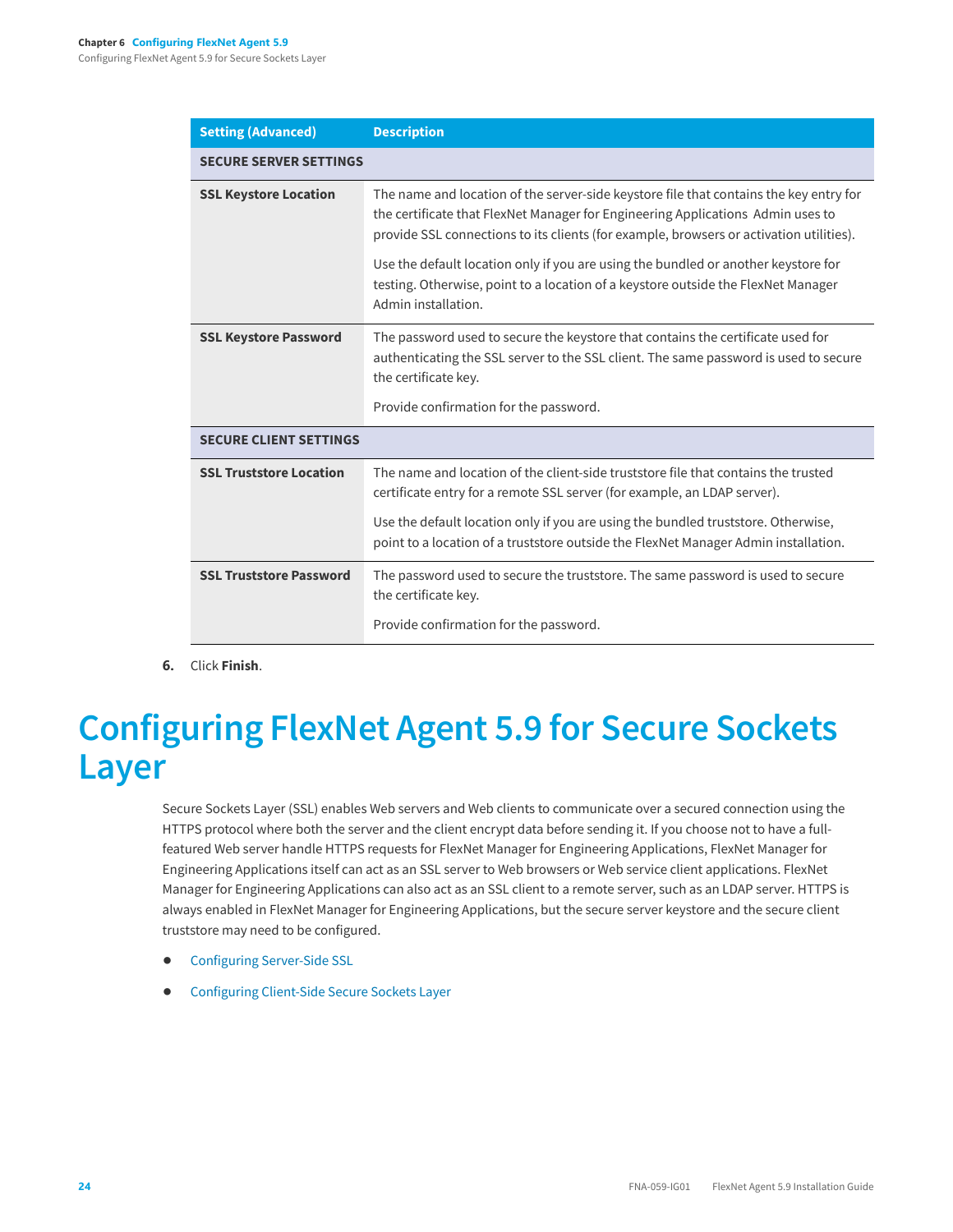## <span id="page-24-0"></span>**Configuring Server-Side SSL**

When a Web browser or Web service client connects directly to FlexNet Manager for Engineering Applications using HTTPS, SSL authenticates the credentials of FlexNet Manager for Engineering Applications. Certificates to authenticate the FlexNet Manager for Engineering Applications SSL server can be self-signed. Trusted certificates are issued by a recognized certificate authority.

The following steps are briefly described in this section:

- **•** [Generating a Test Certificate](#page-24-1)
- **•** [Configuring FlexNet Manager for Engineering Applications with the Test Certificate](#page-25-0)
- **•** Testing that the HTTPS Connection to FlexNet Manager for Engineering Applications Works (testing the SSL listener)
- **•** [Obtaining a Trusted Certificate](#page-26-0)
- **•** [Configuring FlexNet Manager for Engineering Applications with a Permanent Certificate](#page-27-0) (meaning the trusted certificate)
- **•** [Importing a Secure Sockets Layer Server's Certificate into the Truststore](#page-28-0)
- **•** [Configuring FlexNet Manager for Engineering Applications with a New Truststore](#page-28-1)
- **•** [Verifying the Trusted Connection](#page-29-0)

### <span id="page-24-1"></span>**Generating a Test Certificate**

A keystore containing a public key/private key pair and an expiring, self-signed certificate for testing SSL is shipped with FlexNet Manager for Engineering Applications. If the shipped keystore has expired, you can generate another test keystore using keytool, a command-line utility provided in the Java JDK. Use the following instructions to generate a simple key pair and certificate keystore that is valid for three months. This keystore enables you to test that the SSL listener can run, but its certificate is also self-signed, and is not trusted by the browser.

#### *Task To generate a test certificate using the keytool utility:*

- **1.** Install or locate a Java JDK. Verify that the **keytool** utility is accessible at the command line.
- **2.** Generate a simple key pair and non-trusted certificate into a keystore file in the current directory named keystore by typing the following:

```
keytool -keystore keystore -alias tomcat -genkey -keyalg RSA
```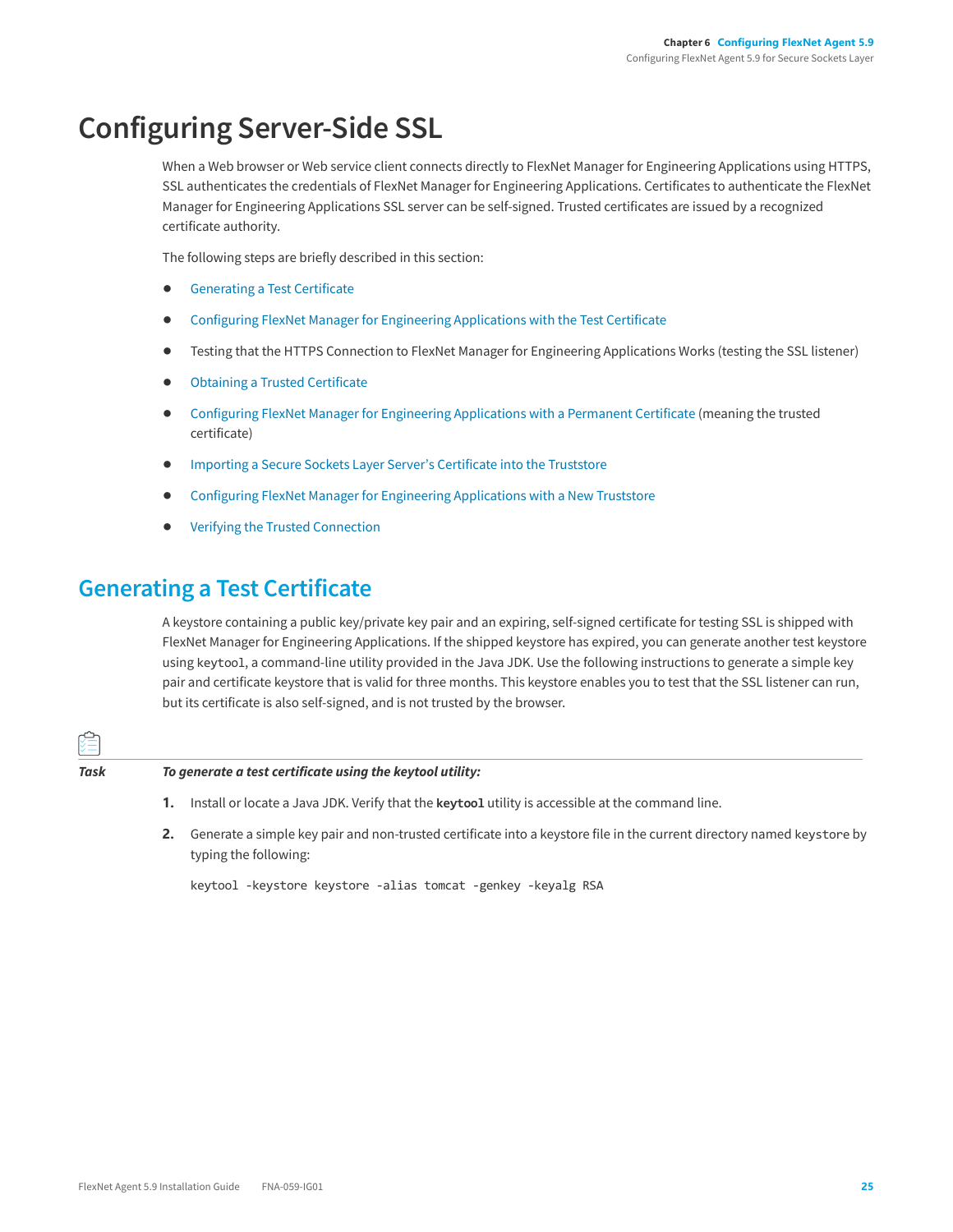You will be prompted to provide answers to several questions for the certificate. Press the **Enter** key to submit each of your answers. Note the password that you enter. In the next section, [Configuring FlexNet Manager for Engineering Applications](#page-25-0)  [with the Test Certificate,](#page-25-0) you will enter these passwords into the FlexNet Manager for Engineering Applications Configurator. If you answer these questions accurately for the test certificate, the certificate that you generate can be used as the basis of your trusted certificate that you obtain from a certificate authority.

#### **Table 6-1 •** Certificate Questions

| Question                                                                                | <b>Description</b>                                                                                                                                                       |
|-----------------------------------------------------------------------------------------|--------------------------------------------------------------------------------------------------------------------------------------------------------------------------|
| <b>Enter keystore password</b>                                                          | Password for the keystore. The default SSL keystore password for FlexNet<br>Manager for Engineering Applications is flexnet. The password is displayed<br>in plain text. |
| What is your first and last name?                                                       | Fully qualified domain name of the machine on which FlexNet Manager for<br>Engineering Applications is installed.                                                        |
| What is the name of your<br>organizational unit?                                        | Name of your division or group in your company.                                                                                                                          |
| What is the name of your<br>organization?                                               | Your company name.                                                                                                                                                       |
| What is the name of your City or<br>Locality?                                           | City name.                                                                                                                                                               |
| What is the name of your State or<br>Province?                                          | State or province name.                                                                                                                                                  |
| What is the two-letter country code<br>for this unit?                                   | Two-letter code for your country.                                                                                                                                        |
| Is entry correct?                                                                       | Verify that the entries you provided are correct. Type yes or no.                                                                                                        |
| Enter key password for <tomcat><br/>(RETURN if same as keystore<br/>password):</tomcat> | Press <b>Enter</b> to use the same password for the Tomcat SSL key as the<br>keystore uses. You must use the same password.                                              |

### <span id="page-25-0"></span>**Configuring FlexNet Manager for Engineering Applications with the Test Certificate**

É

*Task To configure FlexNet Manager for Engineering Applications with the test certificate you just generated:* 

- **1.** Stop FlexNet Manager for Engineering Applications.
- **2.** Copy the test keystore file that you just generated, keystore, to a location accessible from, but outside, the FlexNet Manager for Engineering Applications installation.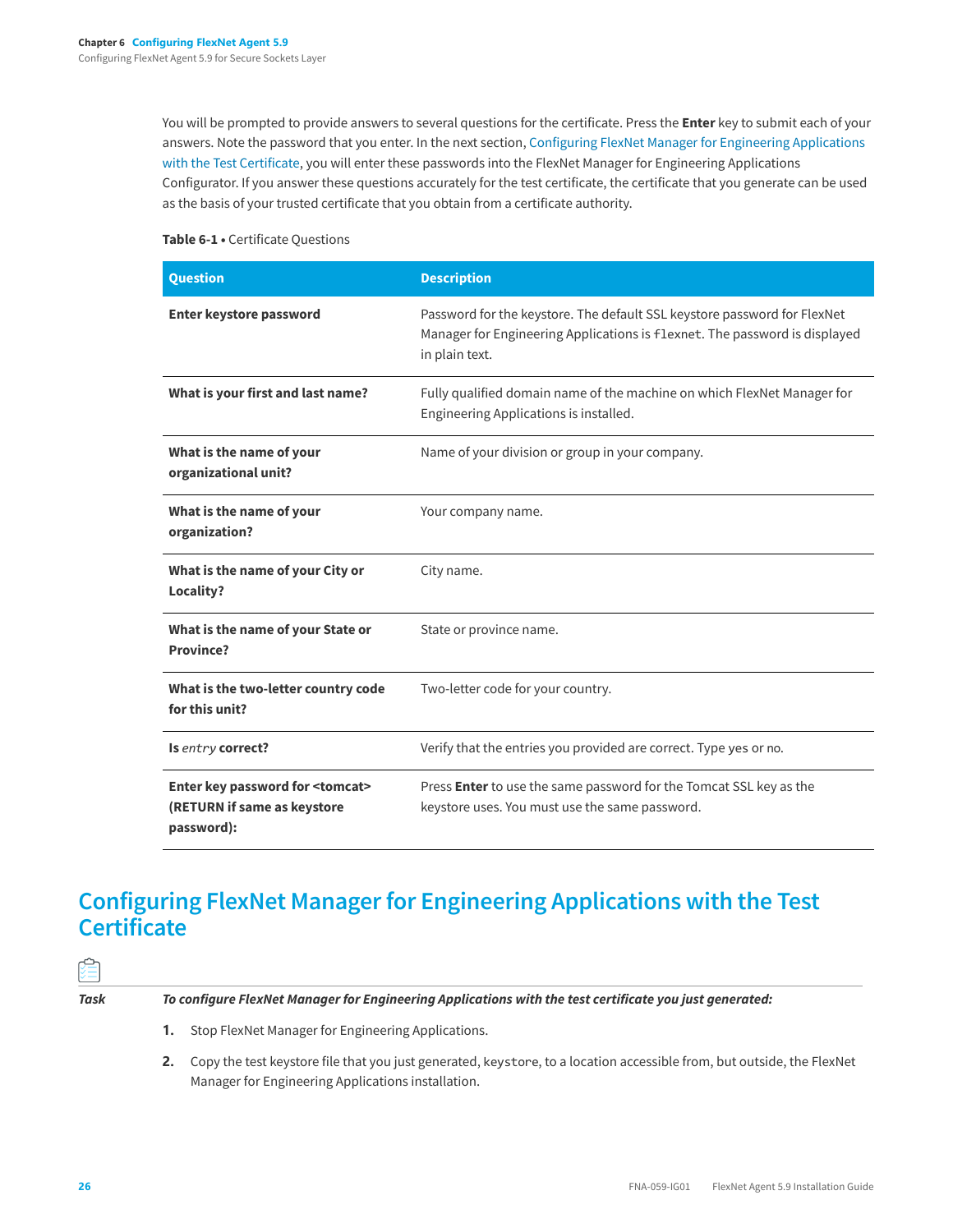- **3.** To reconfigure FlexNet Manager for Engineering Applications to use this new test keystore, navigate to the flexnet\_agent\_install\_dir and click on the AgentConfiguration batch file. The FlexNet Manager for Engineering Applications Configurator appears.
- **4.** On the first pane of the Configurator (Step 1), change the value in the Broker Protocol field to SSL and select the **Show Advanced Settings** check box.
- **5.** Click Next three times to advance to the fourth pane (Step 4).
- **6.** Modify the **SSL Keystore Location** setting to match the location of the test keystore.
- **7.** In the **SSL Keystore Password** field, enter and confirm the keystore password for the certificate. The default password for the bundled keystore is flexnet.
- **8.** Click **Finish**. When the Configurator window closes, the site directory is re-created to reflect the new configuration settings.
- **9.** Restart FlexNet Manager for Engineering Applications.

### <span id="page-26-0"></span>**Obtaining a Trusted Certificate**

For optimal security, if users are connecting to FlexNet Manager for Engineering Applications from outside your organization, you should obtain a trusted certificate from a certificate authority. A list of certificate authorities can be found in [SSL Configuration HOW-TO.](http://tomcat.apache.org/tomcat-5.5-doc/ssl-howto.html) Each certificate authority has its own instructions, but all require that you submit a certificate signing request (CSR) that you can generate from the test keystore using the keytool utility.

#### *Task To obtain a trusted certificate:*

**1.** Generate a CSR in a file named **p.csr** for a key pair and certificate already in a keystore called **keystore** in the current directory by typing the following text:

keytool -certreq -keyalg RSA -alias tomcat -file tomcat.csr -keystore keystore

- **2.** Submit this CSR as instructed by the certificate authority you chose.
- **3.** After you receive a trusted certificate from the certificate authority, load the certificate authority's chain (or root) certificate (in a file named *rootcrt*) into the keystore used to generate the CSR. If the certificate is in a format understood by the keytool utility, type the following:

keytool -keystore <keystore> -import -alias root -file <rootcrt> -trustcacerts

If it is not in a format understood by the keytool utility, see [SSL Configuration HOW-TO](http://tomcat.apache.org/tomcat-5.5-doc/ssl-howto.html) or documentation from the certificate authority.

**4.** After the root certificate has been loaded, load the new certificate (in a file named *newcrt*) into the keystore used to generate the CSR. If the certificate is in a format understood by the keytool utility, type:

keytool -keystore <keystore> -import -alias tomcat -file <newcrt> -trustcacerts

If it is not in a format understood by the keytool utility, see [SSL Configuration HOW-TO](http://tomcat.apache.org/tomcat-5.5-doc/ssl-howto.html) or documentation from the certificate authority.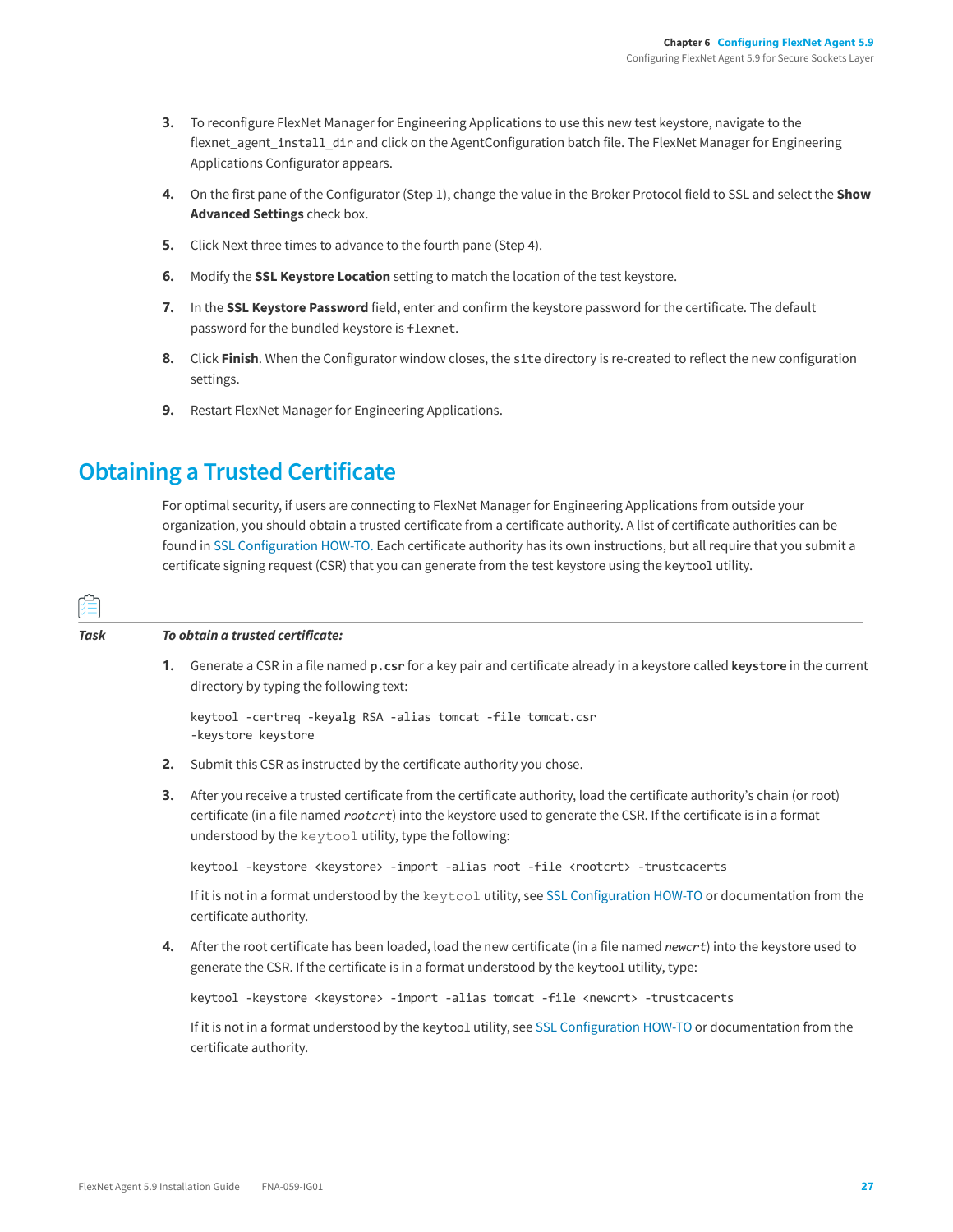### <span id="page-27-0"></span>**Configuring FlexNet Manager for Engineering Applications with a Permanent Certificate**

This step is necessary to do the following:

- **•** Point to a central repository of keystores or truststores maintained by your organization
- **•** Configure the location of a permanent certificate, whether trusted or self-signed

| Task |    | To configure FlexNet Manager for Engineering Applications with a permanent trusted or self-signed certificate:                                                                                                                                                                                                                                       |
|------|----|------------------------------------------------------------------------------------------------------------------------------------------------------------------------------------------------------------------------------------------------------------------------------------------------------------------------------------------------------|
|      | 1. | Stop FlexNet Manager for Engineering Applications.                                                                                                                                                                                                                                                                                                   |
|      | 2. | Copy the keystore file that you just generated, keystore, to a location accessible from, but outside, the FlexNet<br>Manager for Engineering Applications installation, or point to a keystore maintained by your organization.                                                                                                                      |
|      | 3. | To reconfigure FlexNet Manager for Engineering Applications to use this new keystore, navigate to the<br>flexnet_agent_install_dir and click on the AgentConfiguration batch file. The FlexNet Manager for Engineering<br>Applications Configurator appears.                                                                                         |
|      | 4. | On the first pane of the Configurator (Step 1), change the value in the Broker Protocol field to SSL and select the Show<br>Advanced Settings check box.                                                                                                                                                                                             |
|      | 5. | Click Next three times to advance to the fourth pane (Step 4).                                                                                                                                                                                                                                                                                       |
|      | 6. | Modify the SSL Keystore Location setting to match the location of the permanent keystore.                                                                                                                                                                                                                                                            |
|      | 7. | In the SSL Keystore Password field, enter and confirm the keystore password for the certificate. The default password<br>for the bundled keystore is flexnet.                                                                                                                                                                                        |
|      | 8. | Click Finish. When the Configurator window closes, the site directory is re-created to reflect the new configuration<br>settings. After the site directory is re-created, restart FlexNet Manager for Engineering Applications.                                                                                                                      |
|      | 9. | If you have received a trusted certificate from a known certificate authority, the certificate does not have to be<br>imported into a browser or Web service client implementation. If you are using a self-signed certificate, import the<br>certificate into browsers as described in Obtaining a Trusted Certificate. With a browser, connect to: |

https://<host>:<port number>/flexnet

to verify that the certificate is trusted, where <host> is the fully qualified domain name of the machine on which FlexNet Manager for Engineering Applications is running, and <port number> is the port number specified when the certificate was generated. You can now log in to FlexNet Manager for Engineering Applications.

# <span id="page-27-1"></span>**Configuring Client-Side Secure Sockets Layer**

FlexNet Manager for Engineering Applications can also be a client on an SSL connection to a remote server, such as an LDAP server. When FlexNet Manager for Engineering Applications connects to an SSL server as a client, FlexNet Manager for Engineering Applications receives a certificate of authentication from the SSL server. FlexNet Manager for Engineering Applications then checks the certificate against the set of certificates in its truststore (client keystore) to see if it is trusted. The default truststore is located in the JRE bundled with FlexNet Manager for Engineering Applications at flexnet\_agent\_install\_dir/jvm/lib/security/cacerts.

If the SSL server's certificate cannot be validated with the certificates in the default truststore, the SSL server's certificate must be added to the FlexNet Manager for Engineering Applications truststore before the connection can be established.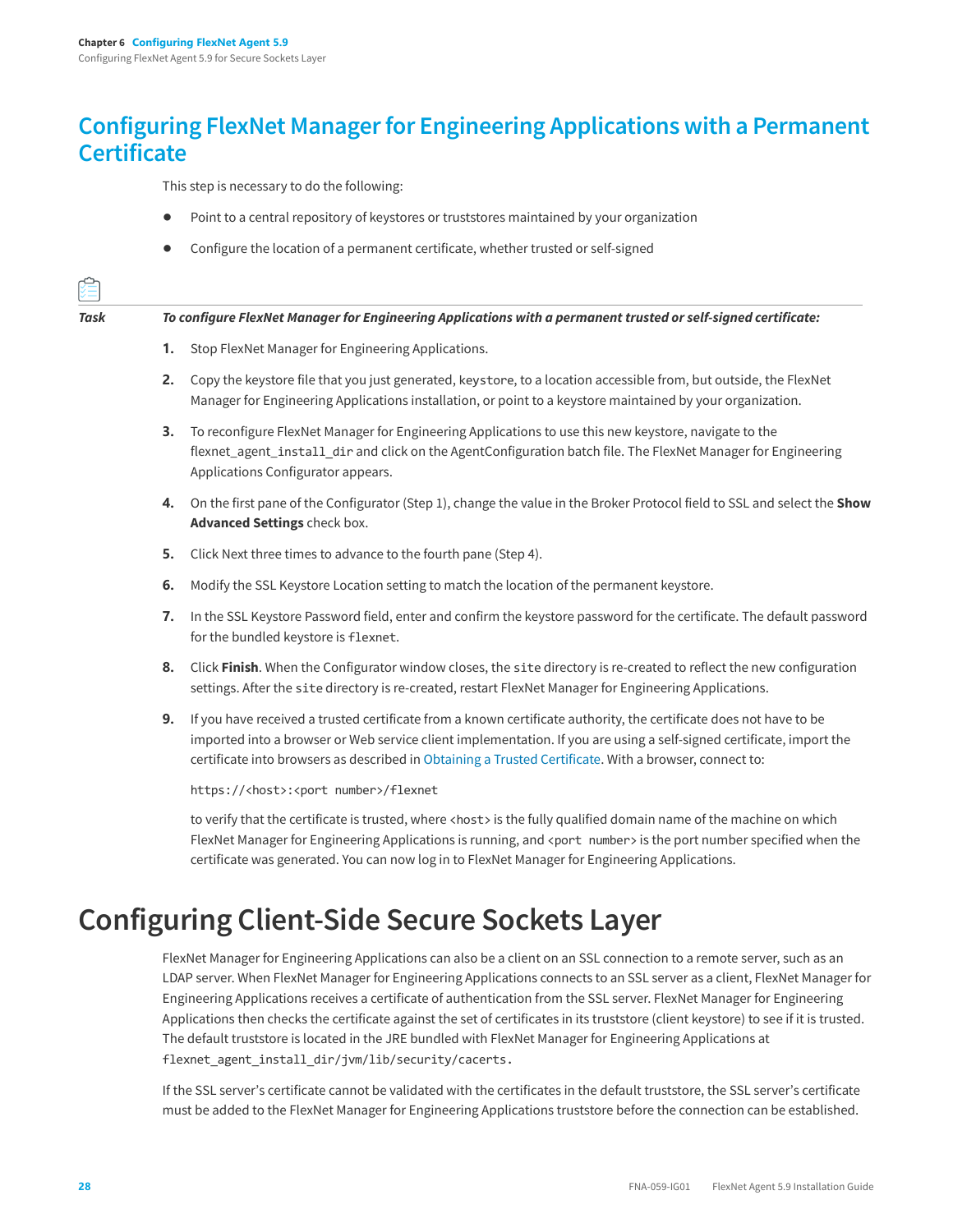### <span id="page-28-0"></span>**Importing a Secure Sockets Layer Server's Certificate into the Truststore**

This step is needed only if the SSL server's certificate cannot be validated with certificates already in the default truststore.

| 廷    |    |                                                                                                                                                                                                                                                                                          |  |  |
|------|----|------------------------------------------------------------------------------------------------------------------------------------------------------------------------------------------------------------------------------------------------------------------------------------------|--|--|
| Task |    | To import an SSL server's certificate into the FlexNet Manager for Engineering Applications truststore:                                                                                                                                                                                  |  |  |
|      | 1. | Obtain a certificate from the SSL server administrator. Its file name will be <i>servert</i> in the rest of these instructions.                                                                                                                                                          |  |  |
|      | 2. | Copy the default truststore from flexnet_agent_install_dir/jvm/lib/security/cacerts to a location accessible<br>from, but outside, the FlexNet Manager for Engineering Applications installation. Its file name will be <truststore> in<br/>the rest of these instructions.</truststore> |  |  |
|      | 3. | Install or locate the Java JDK. Verify that the keytool utility is accessible at the command line in the new truststore<br>location.                                                                                                                                                     |  |  |
|      | 4. | Load the SSL server certificate into the new truststore location. If the certificate is in a format parse-able by the<br>keytool utility, type the following:                                                                                                                            |  |  |
|      |    | keytool -keystore <truststore> -import -alias mykey<br/>-file servcrt -trustcacerts</truststore>                                                                                                                                                                                         |  |  |
|      |    | If it is not in a format parsable by the keytool utility, consult the documentation from the SSL server administrator.                                                                                                                                                                   |  |  |

### <span id="page-28-1"></span>**Configuring FlexNet Manager for Engineering Applications with a New Truststore**

This step is necessary if one of the following is true:

- **•** You want to point to a central repository of keystores or truststores maintained by your organization
- **•** You load a new certificate into the default truststore and need to configure its new location

*Task To configure FlexNet Manager for Engineering Applications with a certificate for the SSL server to which you want FlexNet Manager for Engineering Applications to connect:* 

- **1.** Stop FlexNet Manager for Engineering Applications.
- **2.** To reconfigure FlexNet Manager for Engineering Applications to use this new keystore, navigate to the flexnet\_agent\_install\_dir and click on the AgentConfiguration batch file. The FlexNet Manager for Engineering Applications Configurator appears.
- **3.** On the first pane of the Configurator (Step 1), change the value in the Broker Protocol field to SSL and select the **Show Advanced Settings** check box.
- **4.** Click Next three times to advance to the fourth pane (Step 4).
- **5.** Modify the SSL Truststore Location setting to match the location where the truststore containing the SSL server's certificate is located.
- **6.** In the SSL Truststore Password field, enter and confirm the truststore password. By default, the password from the FlexNet Manager for Engineering Applications JRE is **changeit**.
- **7.** Click **Finish**. When the Configurator window closes, the site directory is re-created.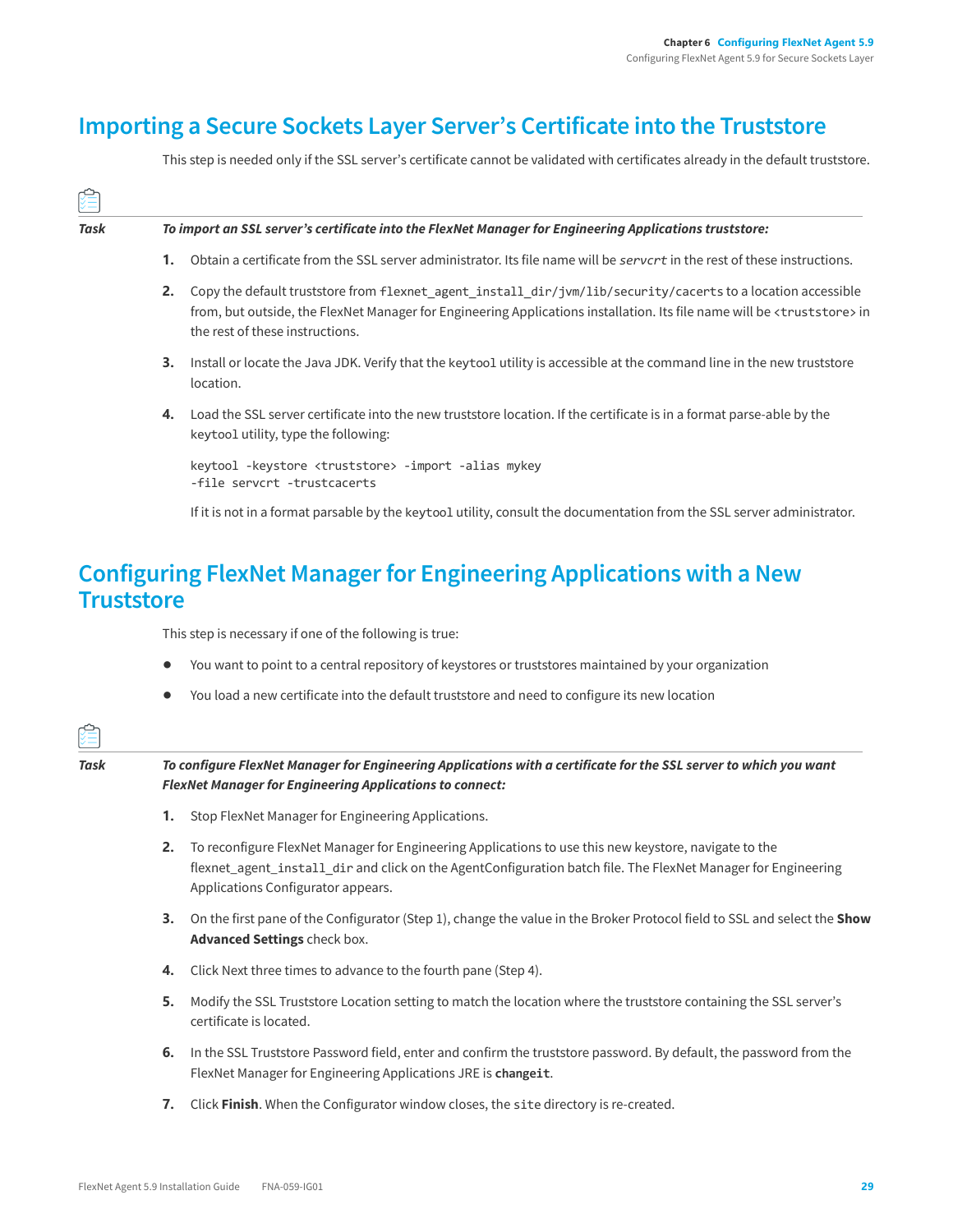**8.** After the site directory is re-created, restart FlexNet Manager for Engineering Applications.

### <span id="page-29-0"></span>**Verifying the Trusted Connection**

The same keystore and truststore that you created for FlexNet Agent should be configured with the FlexNet Manager for Engineering Applications Admin server in order to add the FlexNet Manager for Engineering Applications with SSL.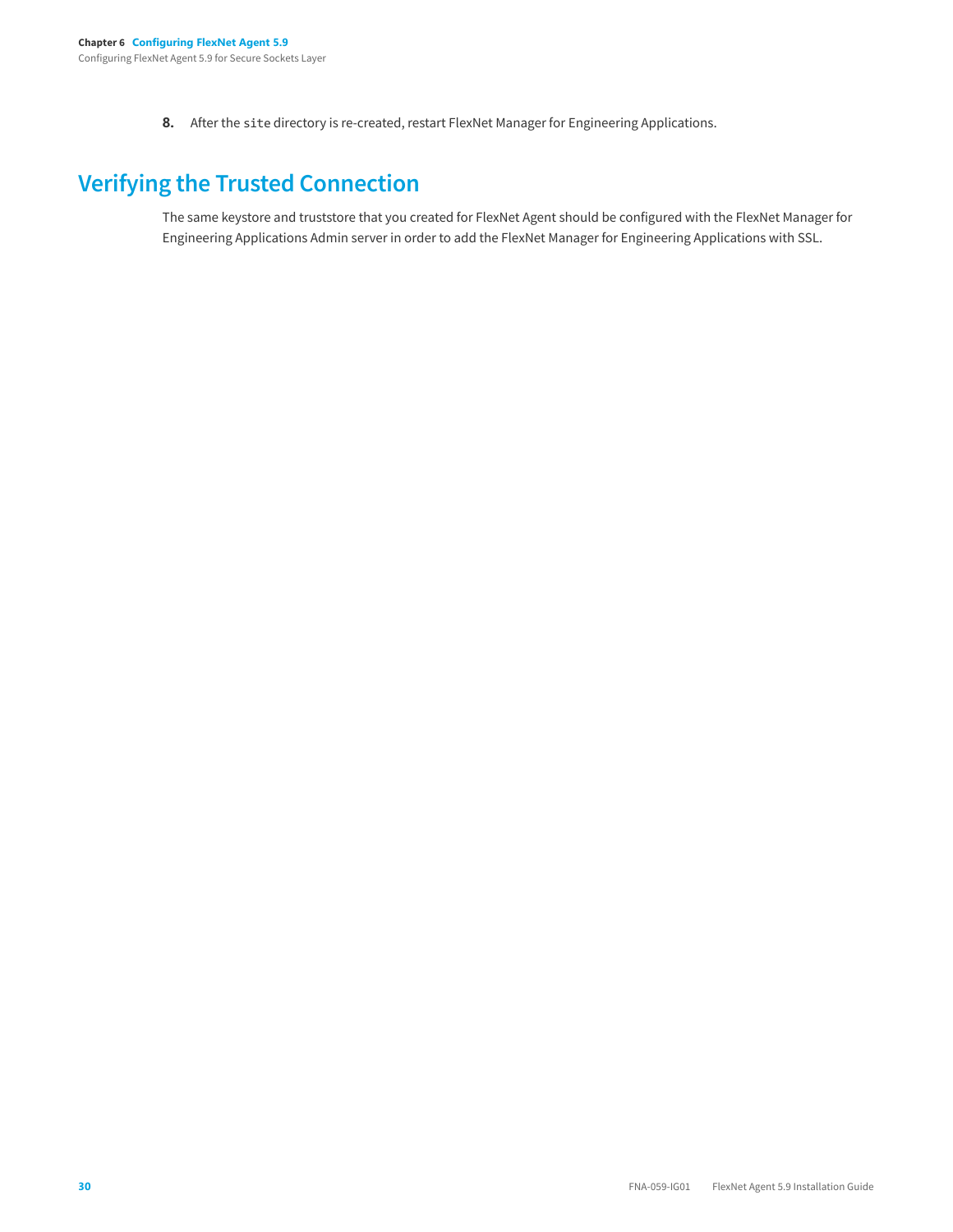**7**

# <span id="page-30-1"></span><span id="page-30-0"></span>**Uninstalling FlexNet Agent 5.9**

To remove FlexNet Agent 5.9, run the FlexNet Manager for Engineering Applications uninstallation wizard, then remove the FlexNet Manager for Engineering Applications from the application (FlexNet Manager for Engineering Applications or FlexNet Manager for Cloud Infrastructure).

#### *Task To uninstall FlexNet Agent 5.9:*

- **1.** From the FlexNet Agent 5.9 installation directory (*agent\_install\_dir*), browse to **Agent\_configuration** and run **Reconfigure\_Agent**. This launches the FlexNet Configurator.
- **2.** Click **Next**, then select the option **Complete Uninstall**, then click **Next** to uninstall the FlexNet Manager for Engineering Applications.
- **3.** After running the FlexNet Manager for Engineering Applications uninstaller, remove the FlexNet Manager for Engineering Applications from your application, using the appropriate page in the user interface:
	- **• FlexNet Manager for Engineering Applications**—Use the **Remove** button on the **Agent Summary** page, which is available from **Servers** | **Agents** | **Agent Summary**.

This removes FlexNet Manager for Engineering Applications, along with its associated license servers and vendor daemons. For more information, refer to the *FlexNet Manager for Engineering Applications Help Library*.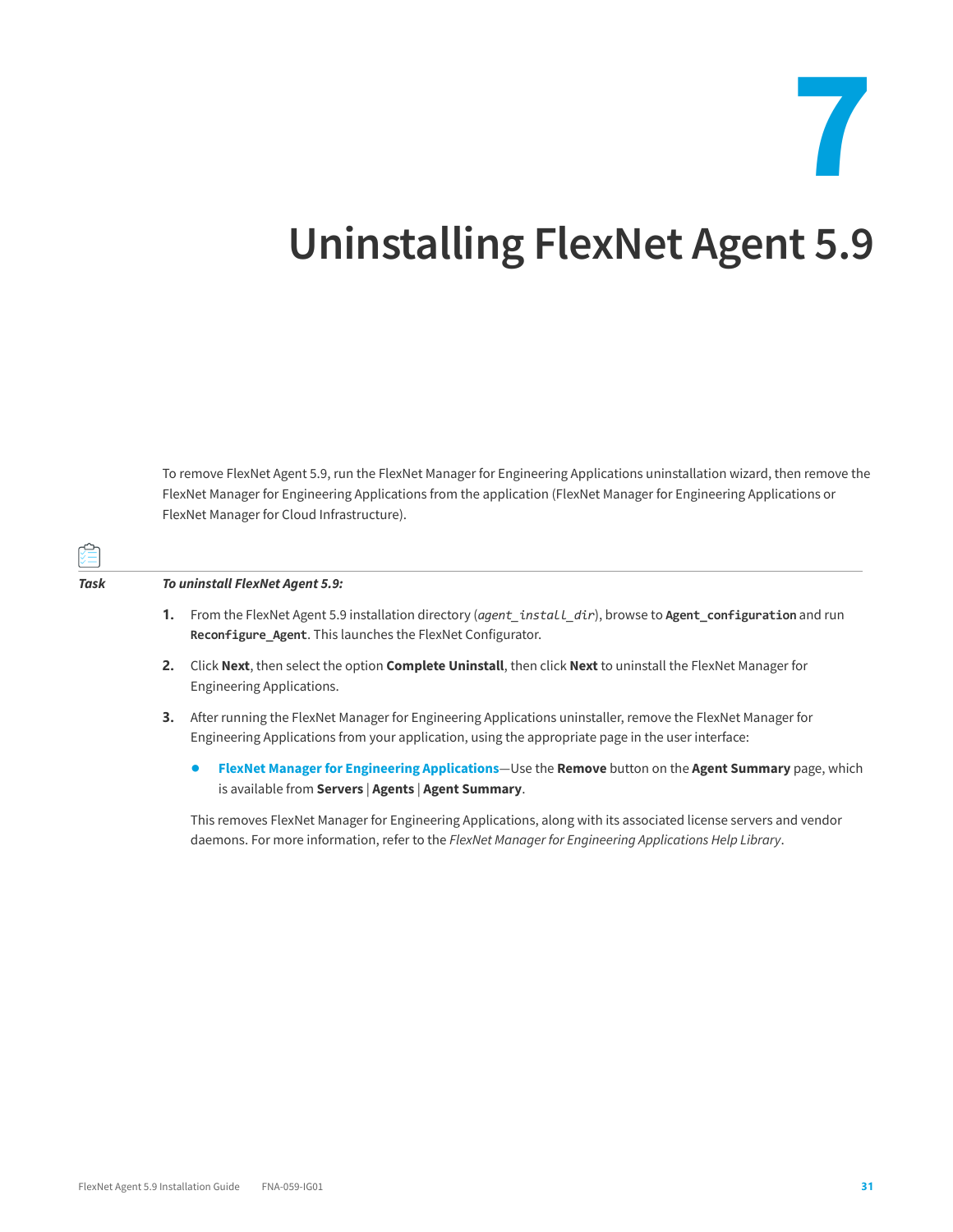**Chapter 7 Uninstalling FlexNet Agent 5.9**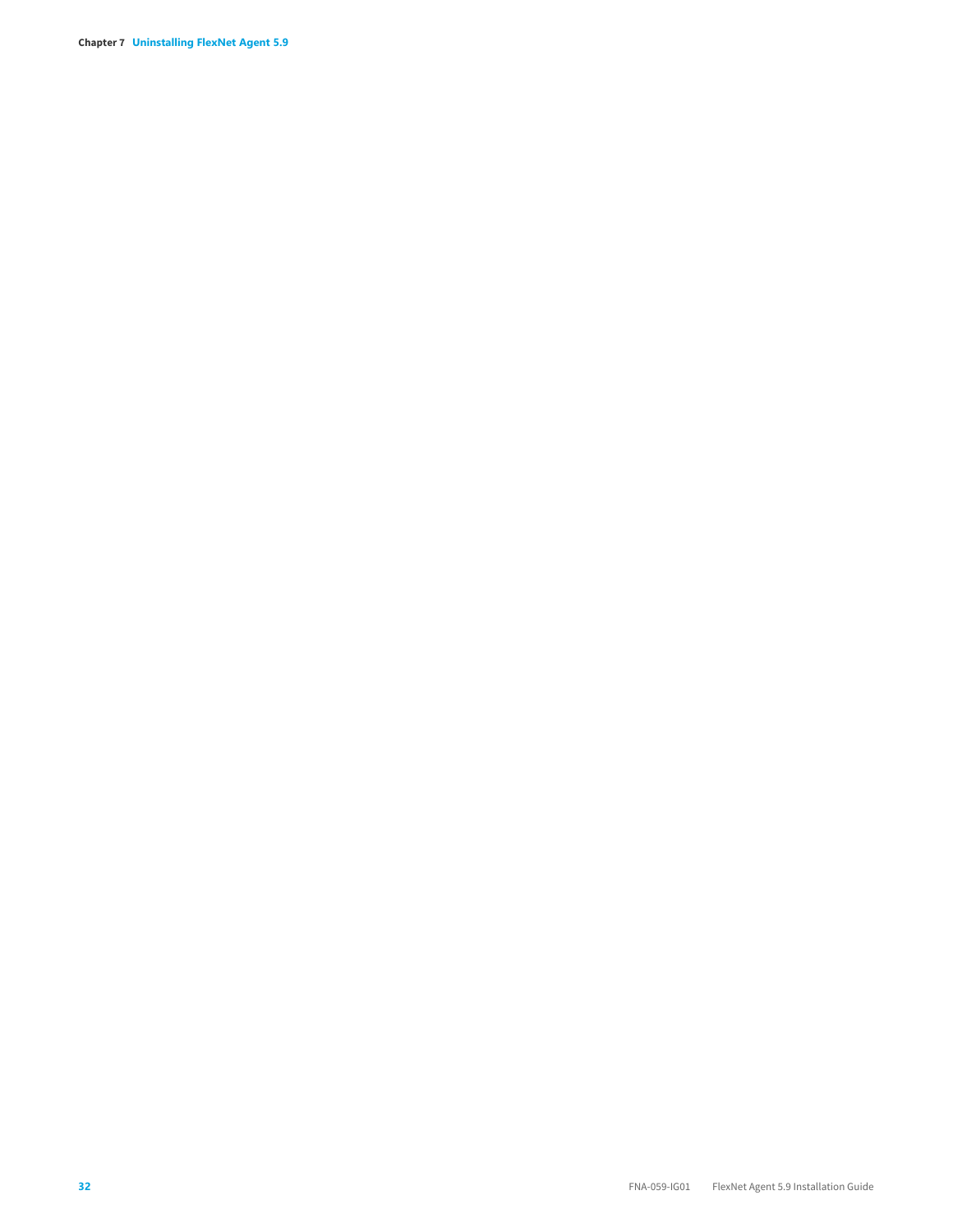# **Index**

### <span id="page-32-0"></span>**C**

configuring FlexNet Agent [21](#page-20-2)

### **D**

downloading FlexNet Agent installers [11](#page-10-3)

### **F**

file names installers [11](#page-10-4) FlexNet Agent configuring [21](#page-20-2) configuring for Secure Sockets Layer (SSL) [24](#page-23-1) uninstalling [31](#page-30-1) upgrading [19](#page-18-3) FlexNet Agent installers, downloading [11](#page-10-3)

### **I**

installation directory structure [15](#page-14-4) installer file names [11](#page-10-4) installing on Microsoft Windows [13](#page-12-2) on Unix [12](#page-11-3)

### **L**

legal information [5](#page-4-2)

### **M**

Microsoft Windows

installing on [13](#page-12-2) installing silently [14](#page-13-3) starting FlexNet Agent [17](#page-16-3) stopping FlexNet Agent [17](#page-16-3)

### **R**

requirements, system [9](#page-8-3) response file sample file [14](#page-13-4) response file for silent installation [14](#page-13-5) response file properties [15](#page-14-5)

### **S**

Secure Sockets Layer (SSL) configuring FlexNet Agent [24](#page-23-1) silent installation on Microsoft Windows [14](#page-13-3) on Unix [12](#page-11-4) response file [14](#page-13-5) starting FlexNet Agent on Microsoft Windows [17](#page-16-3) on Unix [18](#page-17-2) stopping FlexNet Agent on Microsoft Windows [17](#page-16-3) on Unix [18](#page-17-2) system requirements [9](#page-8-3)

#### **U**

uninstalling FlexNet Agent [31](#page-30-1) Unix installing on [12](#page-11-3) installing silently [12](#page-11-4)